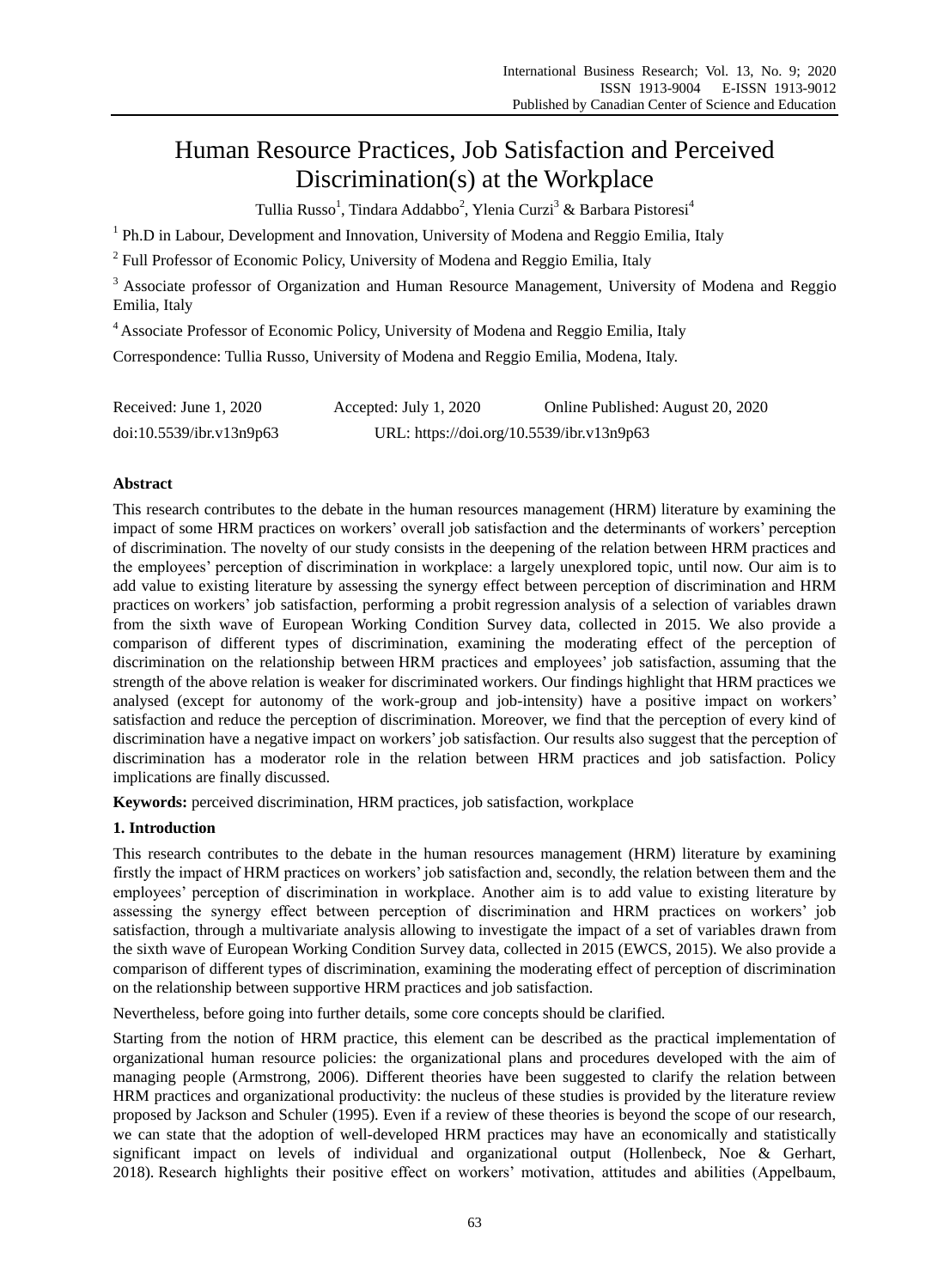-

Bailey, Berg & Kalleberg, 2000) as well as on organizational productivity (Bartel, 1994). We will analyse in detail some specific HRM practices and their effects in the second section of this essay.

It is not possible to provide a comprehensive definition of HRM practices (and of their effects) without linking them with employees" overall perception. As a matter of fact, workers" overall perception of organizational HRM plans and procedures seems to be a crucial element in explaining workers" behaviours and attitudes (Snape & Redman, 2010). The perception of supportive HRM practices – such as participation, training opportunity and practices to enhance discretion – contributes to the growth of workers" organizational support perception, which positively impacts the relation between the implementation of HRM practices and employees" job satisfaction (Allen, Shore & Griffeth, 2003).

Similarly, the concept of perception of discrimination is a key factor of numerous theoretical frameworks used in economic research. It is said to exist when an employee defines its condition as discriminated when compared to the counterpart condition. Perception of discrimination may significantly affect the responses of the individual to his/her work (Hopkins, 1980) and may reduce the quality of work environment with adverse effects on employees' behaviours, relations, compliance and job related satisfaction (Colella & King, 2018). There have been very few studies of the relation between HRM practices and workers perception of discrimination and we propose to fill this gap.

Job satisfaction is another key element of our research. Locke (1976) defined it as "a pleasure or positive emotional state resulting from the appraisal of one's job or job experiences" (p. 1304). Job satisfaction is generally determined by different variables, many of which converge into the so-called "human resources management practices" (HRMP). The past three decades have witnessed a burgeoning literature on the impact of HRMP on job satisfaction (Georgellis, Lange, Petrescu & Simmons, 2008; R; Anuar, Ismail & Abdin, 2014).

In 1993, Jayaratne published a wide review of literature on job satisfaction stressing that there was a little research on the impact of perceived discrimination on job satisfaction. Later in the years 2000, the impact of the perception of discrimination on job satisfaction has been increasingly analysed, in particular on the basis of age (Furunes & Mikletun, 2010), gender (Bender, Donohue & Heywood, 2005), disability (Uppal, 2005; Pagan, 2011, 2013) and ethnicity (Miller & Travers, 2005; King, Dawson, Kravitz & Gulick, 2012). Much less literature was produced, instead, on the relation between perception of sexual orientation discrimination and job satisfaction<sup>1</sup>. Nevertheless some important research advised that heterosexual employees generally experienced higher levels of job satisfaction than gay and lesbian workers (Sears & Mallory, 2011; Badgett & Frank, 2007) and that this may be due to the high levels of workplace violence and harassment experienced by LGB people as well as to the inequality in wages, career opportunities and job responsibilities (Drydakis, 2015).

With all this considered, it is crucial for organizational management to understand employees' perceptions of discrimination at work, because these perceptions can affect their behaviour, their relations, their attitudes and, consequently, the economic health of the company.

The paper is structured as follows. In the next section we present our theoretical background and framework. In particular, we firstly show the HRM practices used in our probit models, which may impact on the workers" perception of discrimination and on their overall job-related satisfaction. Secondly, we present the available literature on the relation between perception of discrimination and work satisfaction. A description of our methodology, data analysis and techniques is followed by a section showing the findings of our analysis and then a discussion session. Our findings highlight that, in our sample of the 6th EWC survey, some HRM practices have a direct effect on perception of discrimination and that perception of each kind of discrimination, as well as an intersectional discrimination, negatively impact job satisfaction. The paper ends with our conclusions and implications.

# **2. HRM Practices, Job characteristics, Perceived Discrimination and Job Satisfaction: A Theoretical Background**

The method to managing diversity is a HRM practice that affects the organizational effectiveness, the individual behaviours and feelings and the relations between management and employees, as well as the relations between co-workers (Ensher, Grant‐Vallone & Donaldson, 2001).

A primary purpose of this study is to show empirical evidence for the impact of HRM practices on employees' job satisfaction. We will also analyse the impact of different job characteristics on individual and work related

<sup>&</sup>lt;sup>1</sup> Studies on the impact of workers perception of transphobia on their job satisfaction are even rarer than those on perception of sexual orientation discrimination.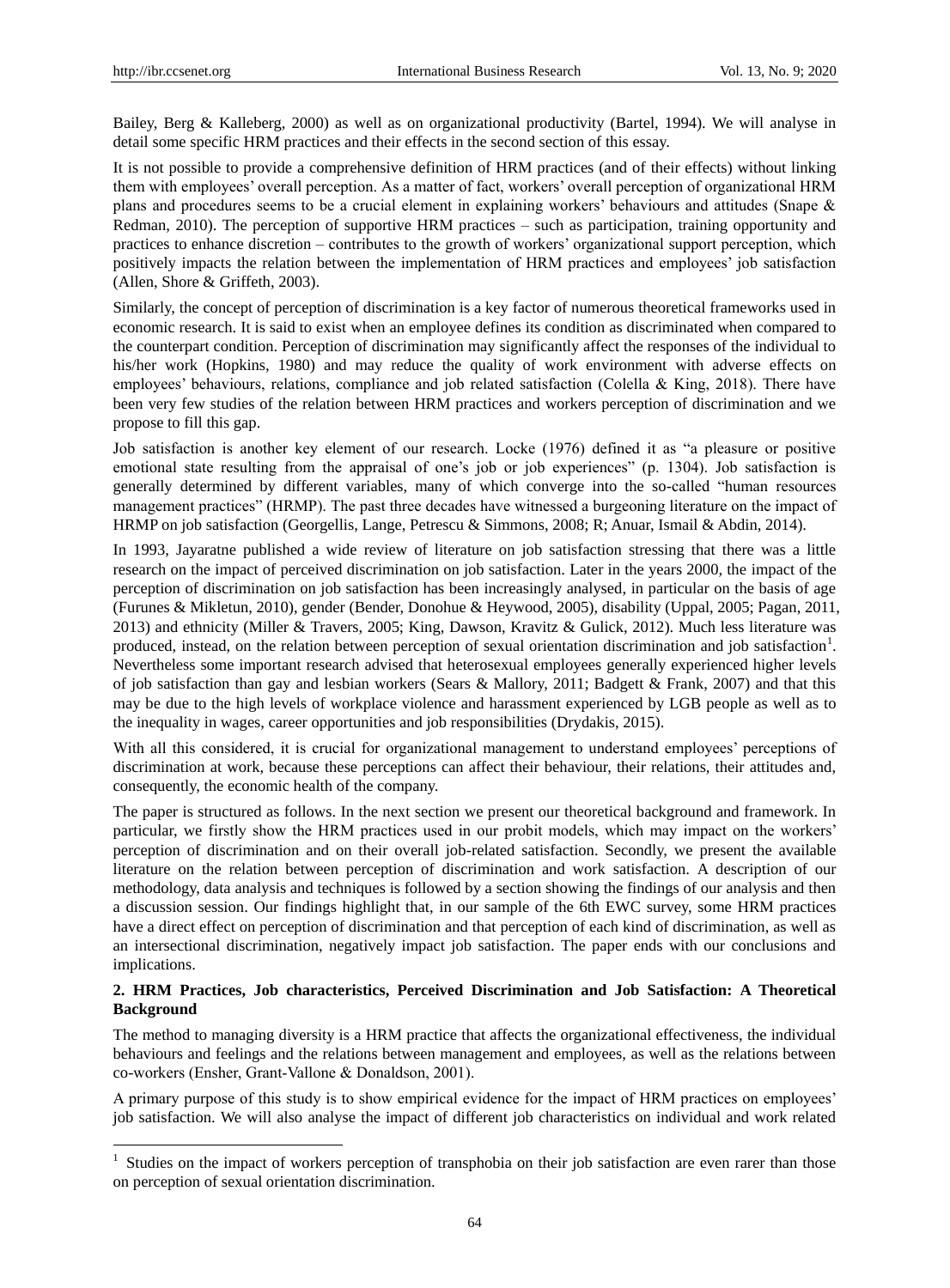outcomes, comprising job satisfaction. A secondary aim of our research is to explore HRM practices potential role on workers" perception of discrimination, on the ground of five different characteristics: sexual orientation, age, disability, gender and ethnicity.

We started the analysis from the assumption that a growing body of research has found by over the past decades a positive relation between inclusive HRM practices and organizational performance (Zacharatos, Barling, & Iverson, 2005). Most studies, indeed, underlined that well-developed HRM practices may lead to desirable employee states and behaviours and, consequently, to high organizational outcomes. Kopelman, Brief and Guzzo (1990) have been pioneers in the analysis of the role of the environment work (organizational culture and climate) on workers" cognitive and affective status (work motivation and job satisfaction), on salient organizational behaviours (attachment, performance, perceptions, citizenship, feeling) and, consequently, on work effectiveness (organizational productivity). Starting from these theories, Ostroff and Bowen (2000) developed a theoretical model examining the linkage between HRM practices, the perception that workers have of them and employees' performances, adopting the organizational climate as a mediator of the relation between HRM practices and workers" performances. Considering that climate is referred to as the perception of these official and non-official organizational policies, strategies and measures, it follows that the HRM practices can play a crucial role in defining workers" perceptions of the organizational climate.

In the light of the theories just mentioned and because an organizational climate can be perceived as discriminatory and exclusionary or, on the contrary, as inclusive and free of discrimination, we can generally expect that inclusive HRM practices will reduce workers" perception of discrimination.

In the next sections we analyse, one by one, the HRM practices used in our models in order to provide a theoretical basis for the findings concerning each of them. Considering that the policies and measures adopted by an organization should be determined by the strategic aims and ideals of the organization (Ostroff & Bowen, 2000), the set of practices we selected as predictors of job satisfaction and perception of discrimination refer to an HRM system ideally and firstly aimed to employees' inclusion<sup>2</sup> but also some practices that may have a not-obvious effect.

# *2.1 Autonomy & Discretion*

-

Job autonomy is recognized as one of the most important resources positively affecting both employees' attitudes towards work as well as organizational performance (Shaufeli and Taris, 2014).

In the literature job-autonomy is analysed as a synonym of job-discretion: the authority to exercise valuation and make decisions without interferences, or with minimal interferences, as well as the freedom to define the practical, physical and temporal limits of work (Engel, 1970; Wallace, 1995).

In the light of these considerations, it is generally assumed that employees who experience less discretion and autonomy on how to conduct their work, or how to solve problems on their own, result consequently more dissatisfied with work than their counterpart endowed with discretion and autonomy, particularly in specialized work. As a matter of fact, workers who are equipped with specialized tools feel more frustrated in front of the impossibility to act and make discretionally or autonomous decisions than unskilled workers (Pilati & Innocenti, 2008; Bartling, Fehr & Schmidt, 2013).

Reduction or limitation of workers" discretionary and autonomous powers can be perceived as a discriminatory act by those employees who belong to minorities (Lait & Wallace, 2002). Therefore, it is reasonable to assume that discretion and autonomy are negatively correlated with employees" perception of discrimination and with their job-satisfaction in the workplace.

Furthermore, autonomy effects are not as simple and linear as they might seem. Extensive literature exists on the Paradox of Autonomy, particularly evident in self-managing teams, where autonomy frequently ends up increasing control over individual members (Albano et al., 2018), as well as in some specific professions and jobs (Alvesson and Robertson, 2006; Robertson, Scarbrough & Swan, 2003).

It may be difficult to understand the difference between the concepts of discretion and autonomy. To the best of our knowledge, it is necessary to distinguish between these notions in the work regulation. Maggi (2016) defines discretion as the workers ability to decide how to act, across a range of pre-established alternative procedures, on the strength of previous guidelines. The concept of autonomy is, instead, related to the capability to produce

<sup>&</sup>lt;sup>2</sup> Diverse amount and forms of the practices selected have been found to impact on organizational productivity, in different ways. An important meta-analysis of the effects of intervention programs on worker productivity is provided by Guzzo, Jette and Katzell (1985).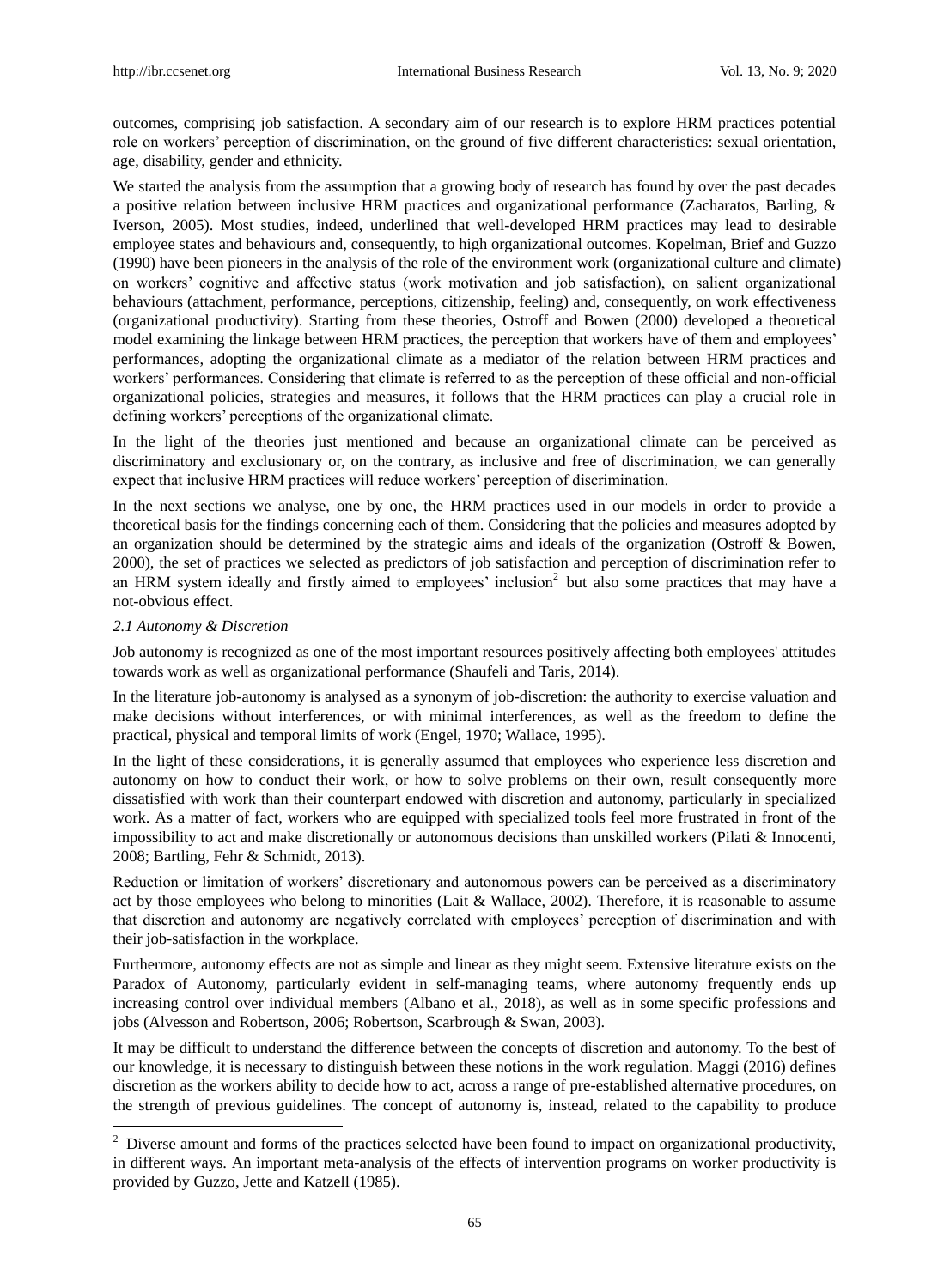one"s own rules and manage one"s own process of action and decisions (Maggi, 2016). Thus, the difference is subtle but relevant and Section 4, dedicated to variables and measures, will provide an operationalization of these concepts.

# *2.2 Team Endowed with Discretion*

Some scholars have found that increased discretion may also rise monitoring and control over workers, with the effect of reducing employees" motivation and satisfaction (Stewart & Barrik, 2000; Albano et al.2018). Discretion can, indeed, generate a paradox, which reflects the trade-off between workers" interest in personal discretion and the possible highest level of control and judgment acted by colleagues, clients or management. We will identify this as the Discretion Paradox.

Barker (1999) found that this paradox is more frequent in self-managing teams rather than in individual workers which work independently: the job satisfaction of team members is determined by several factors such as the composition of the group and the relations between members, the characteristics of the work itself, the intragroup rules, the supervisors" control. All these aspects act in combination and that is why the relation through which teamwork influences job satisfaction is neither simple nor linear (Griffin, Patterson & West, 2001).

Analysing autonomy and discretion of a team as determinants of perception of discrimination, we can argue that individual autonomy and discretion can be generally expected as factors that will decrease negative feelings and emotions, but the expectations change taking into account the autonomy and the discretion of a group-work. More specifically, a group can be inclusive and non-discriminatory (e.g. cohesive<sup>3</sup>) or not. The social identity theory suggests that a cohesive work group needs no intra-group hostile relations as well as members" identification with the in-group (Tajfel, Turner, Austin & Worchel, 1979). Even though work group identification has been found to be linked to work group satisfaction, different studies have also shown that it is often a trigger for intergroup conflicts and discrimination: with the aim of reducing insecurity and improve their self-esteem, work group members may try to increase their group"s power through an intergroup discrimination and a strong subgroup alliance (Hogg & Terry, 2000).

We can expect that while individual autonomy and discretion are positively correlated with workers" overall job-satisfaction and negatively with the perception of discrimination, the expected result for the autonomy and the discretion of a work group is the exact opposite.

# *2.3 Job-intensity*

Work intensity is both a physical and a psychological issue. It can be described as "conditions having long difficult working hours, pressure to work overtime, lesser holidays or breaks, unreasonable work overload, and improbable expectations of what can be achieved in some given limited time and with available resources" (Altaf & Awan, 2011, p. 93). Literature shows that work overload, time pressure, tight deadlines and high-speed work directly contribute to decrease psychophysical well-being and, consequently, to reduce job-related satisfaction (Zeytinoglu Denton, Davies, Baumann, Blythe & Boos, 2007; Silla & Gamero, 2010). Some scholars found that the introduction of job-intensity schemes can be perceived by workers as bullying and discriminatory acts, impacting negatively on stress and well-being (Lait & Wallace, 2002). With these premises, a negative relation between job-intensity and job-satisfaction is expected. Moreover, we predict that an employee under work-related pressure may report higher levels of perceived discrimination than an employee without tight pace of work.

#### *2.4 Performance-related Pay*

-

The adoption of a performance pay system has been found to intensify employees" efficiency, effort and wages [\(Armstrong and Baron, 2005\)](https://www.emerald.com/insight/content/doi/10.1108/13683040911006800/full/html?casa_token=UIMyustzL1EAAAAA:LxyIwCHiPuhRvkwTtQeyFOecAbuiP21stD9wUfQUIlfC7gP925HlM56byrfx2HoxPeuRGri8SEcqDCBcpnlZNL0SiKgYldTOx3KBo5Iu_EyibZzMj3o#b3). Nevertheless, the effects of these pay schemes on workers job-related satisfaction is not automatically positive. Higher wages increase employee satisfaction, but other dimensions of pay systems based on performance may have an adverse impact on overall work satisfaction. Performance-related pay can, indeed, lead to uncertain earnings, increased efforts, earning dispersion and, consequently, may reduce employee satisfaction (Green & Heywood, 2007). Moreover, Marsden and French (1998) highlighted that individual performance pay scheme can divide workforce, reduce employees" disposition to collaborate with management and lead management to attribute lower scores to keep from paying. In the light of these considerations, this type of performance appraisal may be expected to increase perception of discrimination and reduce workers" overall job satisfaction.

 $3$  Langfred (2000) defined group cohesiveness as "the extent to which group members like, and interact with, other group members and want to remain part of the group" (p. 567).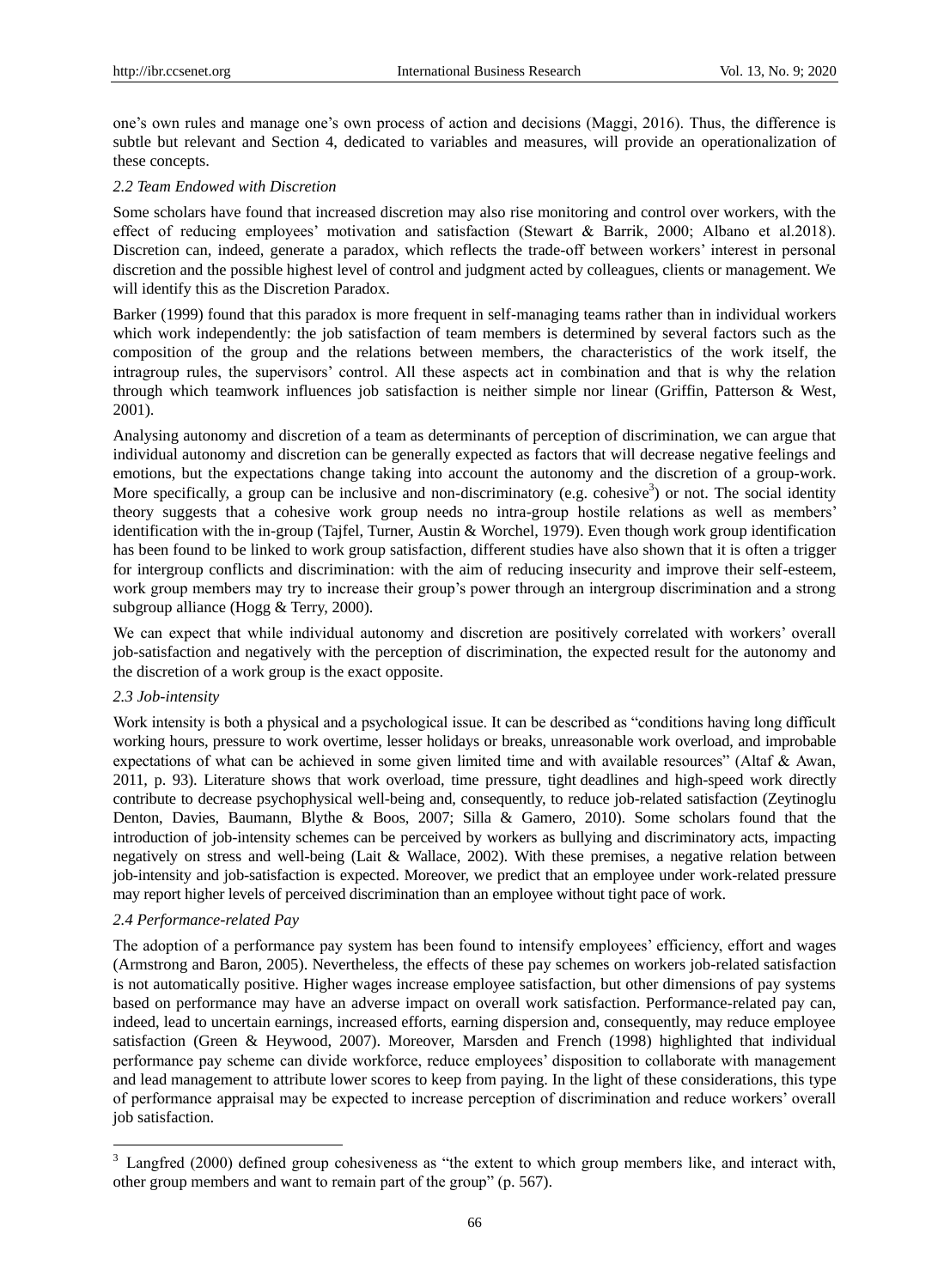# *2.5 Job Training*

Landy (1985) talked about job training as "a set of planned activities on the part of an organization to increase the job knowledge and skills or to modify the attitudes and social behaviour of its members in ways consistent with the goals of the organization and the requirements of the job" (p. 306). Some scholars do not consider job training as an element of job satisfaction: for instance, Koustelios and Bagiatis" analysis (1997) gauged overall work satisfaction through a six-factor scale including the presence of an immediate supervisor, pay schemes, working conditions, the job itself, the organization, and prospects for promotion. Moreover, Schwepker"s study (2001) measured job satisfaction using the following constructs: promotion and advancement, pay schemes, supervisors, organizational policy and support, customers, co-workers and job characteristics. Finally, also Shapiro, Burkey, Dorman, and Welker"s research (1996) evaluated job satisfaction adopting a six-factor scale without involving job training but considering futility/avoidance, self-actualization, job-related affect, support, self-esteem and working conditions.

We decided to introduce job training in our model regarding the determinants of overall job satisfaction because it can, however, be considered as a dimension of "internal service quality" in the working environment, and that is why it can contribute greatly to workers" overall job-related satisfaction (Burke, 1995; Heskett et al., 1994). As a matter of fact, a wide literature, available from different disciplines, has found a positive relation between job training and employees" satisfaction (Conrade & Woods, 1994; Hanaysha, Tahir, 2015). Furthermore, a well-developed job training programme can have a crucial impact on workers' perception of discrimination. Cox and Blake (1991) suggested the introduction of two types of training: awareness training, addressed to management, in order to create an understanding on diversity related issues, and a skill-building training aimed to educate workforce on differences and, consequently, to create a more anti-discriminatory climate. In the light of this, a positive impact of job-training on minority workers" perception of discrimination can reasonably be expected.

# *2.6 Support*

The individual support cannot be considered as a concrete traditional HRM practice. Anyway, we decided to use this element in our analysis because of its nature: it can be, indeed, a consequence of a casual set of factors, such as empathy or friendship, but also the result of a specific inclusive-oriented organizational policy.

In our analysis, we distinguish the role of the supervisors' support and the role of colleagues' support in determining workers" job satisfaction, as suggested by French, Rogers and Cobb (1974).

Kim, Lee and Sung (2013) noted that workers' perception of supervisors' support had a moderating role in the impact of HRM inclusive practices and the perception of gender discrimination on workers" job satisfaction: more specifically, they found that the interaction between supportive HRM practices and boss' support can increase workers" job satisfaction to a much higher standard and that the negative effect of perception of discrimination on job satisfaction can be moderated by supervisors' support.

Supervisors play a decisive role in defining the structure and the nature of the work environment, sharing knowledge, goals and information, providing feedback, asking for opinions. Their decisions have a concrete impact on employees" behaviours and commitment as well as on work-related satisfaction of workers (Durham, Knight & Locke, 1997). On the other side, colleagues' support is crucial in increasing a feeling of belongingness to the company (or eventually to the work-group) that impacts, consequently, on job satisfaction (Ducharme, Martin, 2000; Abraham, 2012), as well as on perception of discrimination (Storey & Garff, 1997; Chou & Choi, 2011).

In light of this, a positive impact of co-workers and supervisors' support on minority workers' perception of discrimination can reasonably be expected.

# **3. The Relation between the Perception of Discrimination and Workers' Job Satisfaction: A Theoretical Background**

The increasing differences among employees in terms of age, gender, cultural and social background, physical abilities, ethnicity, sexual orientation, gender identity, religion (and others) present several new challenges and opportunities from the perspective of management. Employing heterogeneous workforce grants different advantages for the organization, such as an increased presence of high-performance employees, a stronger productivity growth, more creativity and innovation, and others (Cox & Blake, 1991). However, in a work-environment of different individuals, some minority workers can consider their condition as discriminated when compared to the others condition, because of one (or more) specific characteristic. Additionally, since employees" belief affects their satisfaction, relations, compliances, performances, and attitudes, whether or not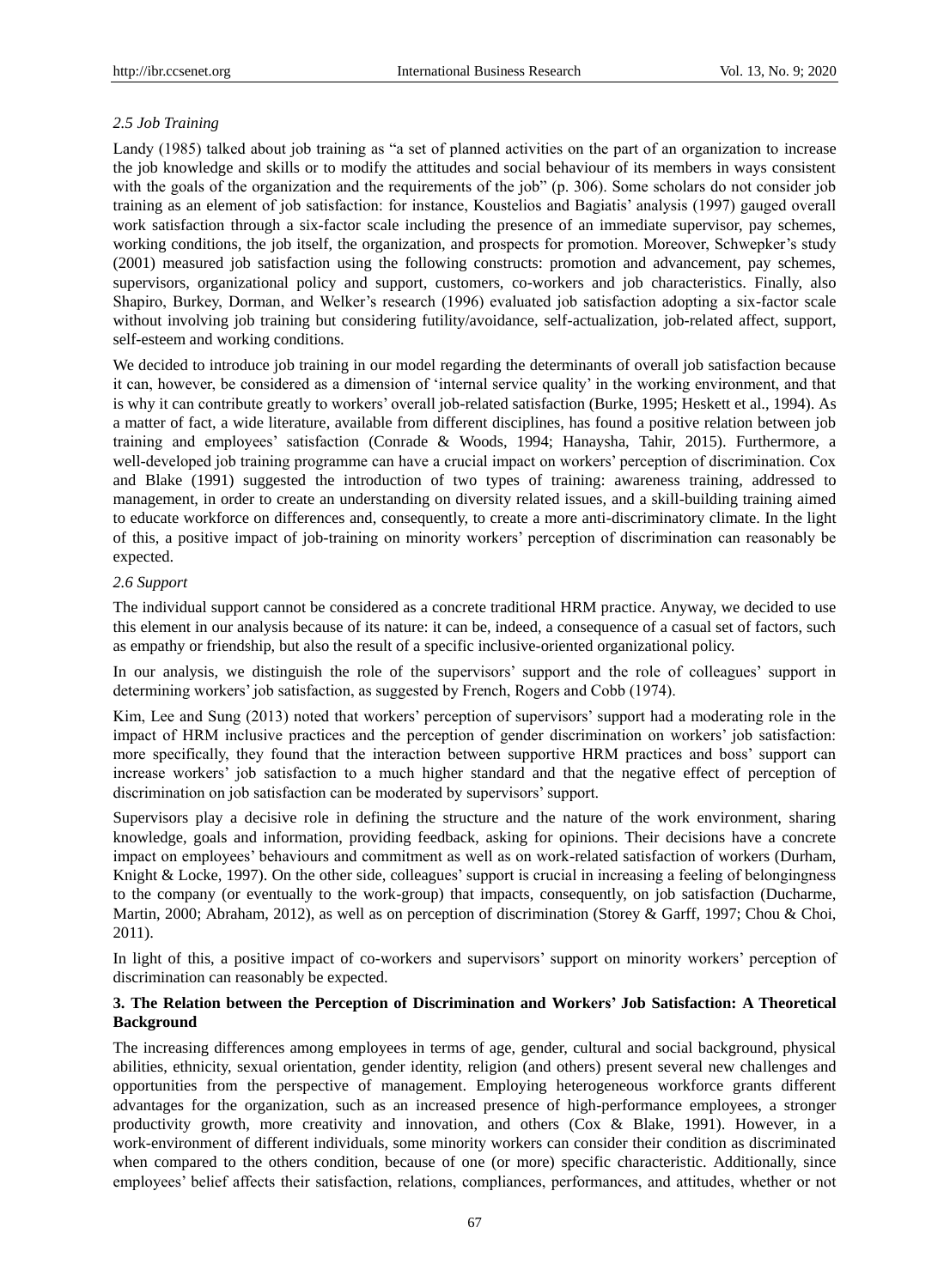they are real (Gibson & Teasley, 1973), employers have to pay attention to their perceptions and feelings. Therefore, to guarantee the achievement of the benefits over mentioned, organizations need to implement ad hoc inclusion policies and specific HRM practices in response to their minority workers" sense of marginalization and exclusion.

Past studies have investigated the consequences of employees" perceived discrimination (on the ground of age, ethnicity, disability, gender and sexual orientation) and its effect on their work-related attitudes and behaviours. In this section we expose some of the most important studies on the effect of the perception (of different types) of discrimination on workers" job satisfaction, in order to provide a theoretical basis for our findings, dividing them by the characteristic subject of discrimination.

## *3.1 Perception of Age-Discrimination*

Research on age-discrimination and older workers has been increasing for over thirty years because of the changing demographic of the labour force, which also concerns individual expertise and skills (Doubbelaere & Goeppinger, 1991). An important study on issues involving consequences of age-discrimination in workplace found that older employees" perception of discrimination was negatively related to self-esteem and overall work satisfaction (Hassel, Parrewè, 1993). More recently, Taylor, McLoughling, Meyer and Brooke (2013) have analysed a worker survey data collected within Australian organisations, realizing a statistically reliable model of the direct effect of everyday age-based discrimination on psychological wellbeing and job satisfaction. The survey was carried out in two phases (2007 and 2008) and in diverse environments: two international terminals of an airline, a public university, a factory and in the roadside assistance of a car company. Psycho-social factors, such as job insecurity, were included using a structural equation modelling.

Their findings highlighted that age-related everyday discrimination negatively impacts on job satisfaction, consistently with literature.

# *3.2 Perception of Discrimination Based on Ethnicity*

Ensher, Grant-Vallone and Donaldson (2001) explored the perception of discrimination of 366 ethnically diverse workers from a wide variety of work environments and professional categories, analysing data collected for the project Workwell in Los Angeles, California. To measure their job satisfaction, there were used five items from the Job Content Questionnaire (Karasek, 1985). This measure included the item "How satisfied are you with your job?" which was found to have high internal consistency (alpha 5.81). The authors observed how workers' perceptions of ethnical discrimination impacted on their job-related satisfaction, organizational commitment, grievances and organizational citizenship behaviour, found that multiple levels perceived discrimination affected all the considered dimensions, except for grievances<sup>4</sup>.

Another important research on ethnicity discrimination as a determinant of job satisfaction is the study of Sanchez and Brock (1996). They analysed the consequences of perceived ethnical discrimination on work performances and attitudes. The target population employed was Hispanics resident in Dade County, Florida: a county where 44 percent of the population was Hispanic. In their study, the perception of discrimination was gauged with 10 items and it analysed data through a regression analysis. Sanchez and Brock (1996) results showed that workers" perception of ethnical discrimination adversely impacted on overall job satisfaction much more than other general work-related stressors, such as fighting with colleagues or supervisors and job uncertainty. They also found that employees with higher levels of education and wages perceived less discrimination than others.

This last finding is in contrast with the so-called Paradox of Integration (Buijs, Demant & Hamdy, 2006; Entzinger, Dourleijn, 2008; Verkuyuten, 2016) which suggests, on the contrary, that people declaring to have a high level of education or of wage should be expected to report more perceived discrimination. Following this theory, we can assume that more educated people are more likely to know their rights and feel comfortable reporting to have perceived discrimination, than those with the lowest level of education (Cardarelli, Cardarelli & Luz Chiapa, 2007; Verkuyuten, 2016).

## *3.3 Perception of Discrimination Based on Disability*

-

Considering disability-based discrimination, a significant study (Goodyear & Stude, 1975) compared the job performance of 21 employees with a severe disability and that of 22 nondisabled workers, underlining that the

<sup>&</sup>lt;sup>4</sup> In contrast to Ensher, Grant-Vallone and Donaldson thesis (2001), Allen and Keaveny (1985) found that employees perceiving an unfair treatment are more likely to file grievances than those who believe they are being treated fairly.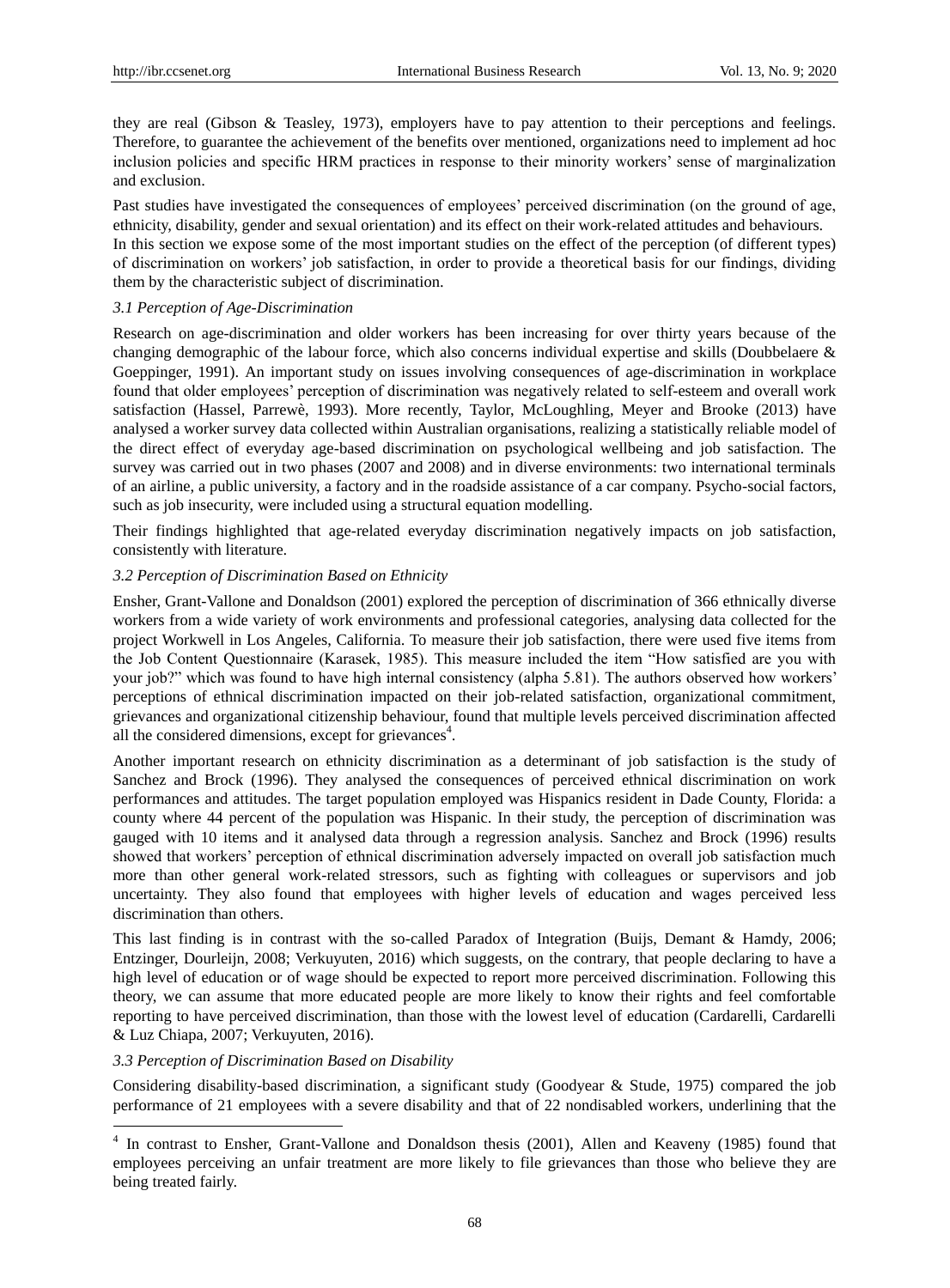first ones reported higher level of job satisfaction than the others, because their work-opportunities were lower and, so, their job gave them a greater satisfaction. More recent studies have found a similar result (Akkerman, Kef & Meininger, 2018; Kocman & Weber, 2018), suggesting that when disabled workers are needed job-related supports and given the chance, they are able to work as adequately as nondisabled employees and, consequently, absolutely satisfied with work. Nevertheless, if workers with disability are generally and moderately more satisfied than those without but they happen to experience more discrimination, they can report similar (or lower) levels of job satisfaction to those of workers without disability (Stone & Colella, 1996; Perry, Hendricks & Broadbent, 2000). It should be added that diverse types of disabilities are exposed to diverse levels of discrimination (Uppal, 2005).

### *3.4 Perception of Gender-Discrimination*

A wide literature on gender discrimination and its consequences on discriminated workers is today available. Several studies, for a long time now, have shown that the so-called women segregation and the gender-pay gap impact negatively on women"s overall job satisfaction and on their stress (Albert, Escot & Fernández-Cornejo, 2011; Nadler, Voyles, Cocke & Lowery, 2016). Women who report to perceive gender-based discrimination and to experience harassment at work may also suffer physical and psychological effects (Branscombe, Kobrynowicz & Owen, 2002; Aman, Asif, Qazi & Aziz, 2016). Also the so-called glass ceiling and the sticky-floor phenomena have found to impact negatively on job satisfaction (Duraysami & Duraysami, 2016) as well as on commitment and enthusiasm (Channar, Abbassi & Ujan, 2011).

#### *3.5 Perception of Discrimination Based on Sexual Orientation*

LGB (lesbian, gay and bisexual) workers constitute one of the least analysed and studied minority groups in the labour force. The last extensive and systematic literature review on sexual orientation discrimination in job environments is not very recent and dates back to 2014 (Ozeren, 2014).

In the last years, the interest in this topic has grown and several studies have been conducted to explore this kind of discrimination (and its consequences) in workplace, also because today LGB persons are considered "a fairly large minority group to have important implications for labour and consumer markets" (Day & Greene, 2008, p.639).

With regard to job satisfaction, Carpenter (2005) analysed the 2003 Canadian Community Health Survey, restricted to a subsample of individuals living in three Canadian regions (Ontario, Newfoundland, and Saskatchewan), showing evidence of differences in job satisfaction among individual reporting different sexual orientations. Gay and lesbians workers reported statistically significant higher level of job satisfaction than heterosexual individuals. Moreover, Hammarstedt, Aldén, and Swahnberg (2018-2020) found that homophobic discrimination may lead homosexual workers to have low expectations about their job and, consequently, to report a higher job satisfaction than their heterosexual counterpart.

Research also demonstrates that LGB employees suffer of different form of sexual orientation-based discrimination in workplace, starting from discrimination in hiring (Patacchini, Ragusa, Zenou, 2015), proceeding with pecuniary discrimination (Badgett, Lau, Sears & Ho 2007; Drydakis, 2012-2015; Ahmed, Andersson & Hammarstedt, 2012) and everyday harassment (European Union Agency for Fundamental Rights report, 2009), to end with institutionalised discrimination (Badgett et al. 2007). Since abuse, perceived discrimination, discriminatory payments and advancements are suggested to decrease job satisfaction (Leppel & Clain, 2015), we can expect that LGB workers who perceived discrimination are very likely to report less job satisfaction than employees who do not.

#### *3.6 Perception of Discrimination Based on More Than One Characteristic (Intersectionality)*

Our research also contributes to the debate in the HRM literature by examining the role of intersectionality on workers attitudes. The concept of intersectionality was coined in 1989 to highlight the heaviest consequences of intersection of ethnicity and sex discrimination on individuals (Crenshaw, 1989). Today, this concept arises out of feminist subject to describe the phenomenon of different forms of discrimination related one to another, and its consequences. We analyse the effects of a possible interaction among the perception of discrimination on the ground of sexual orientation with the characteristics of biological sex, race, religion, nationality and disability in workplaces. Research on intersectionality in the workplace reveals that employee with multiple memberships in minorities classes experience more discrimination than those with a single membership (Buchanan et al. 2009; Purdie-Vaughns & Eibach, 2008). As a consequence, employees intersectionally discriminated are found to have a more negative work attitude (European Industrial Relations Observatory, 2000), less job satisfaction and less wellness as compared to their counterpart (Taylor et al. 2013).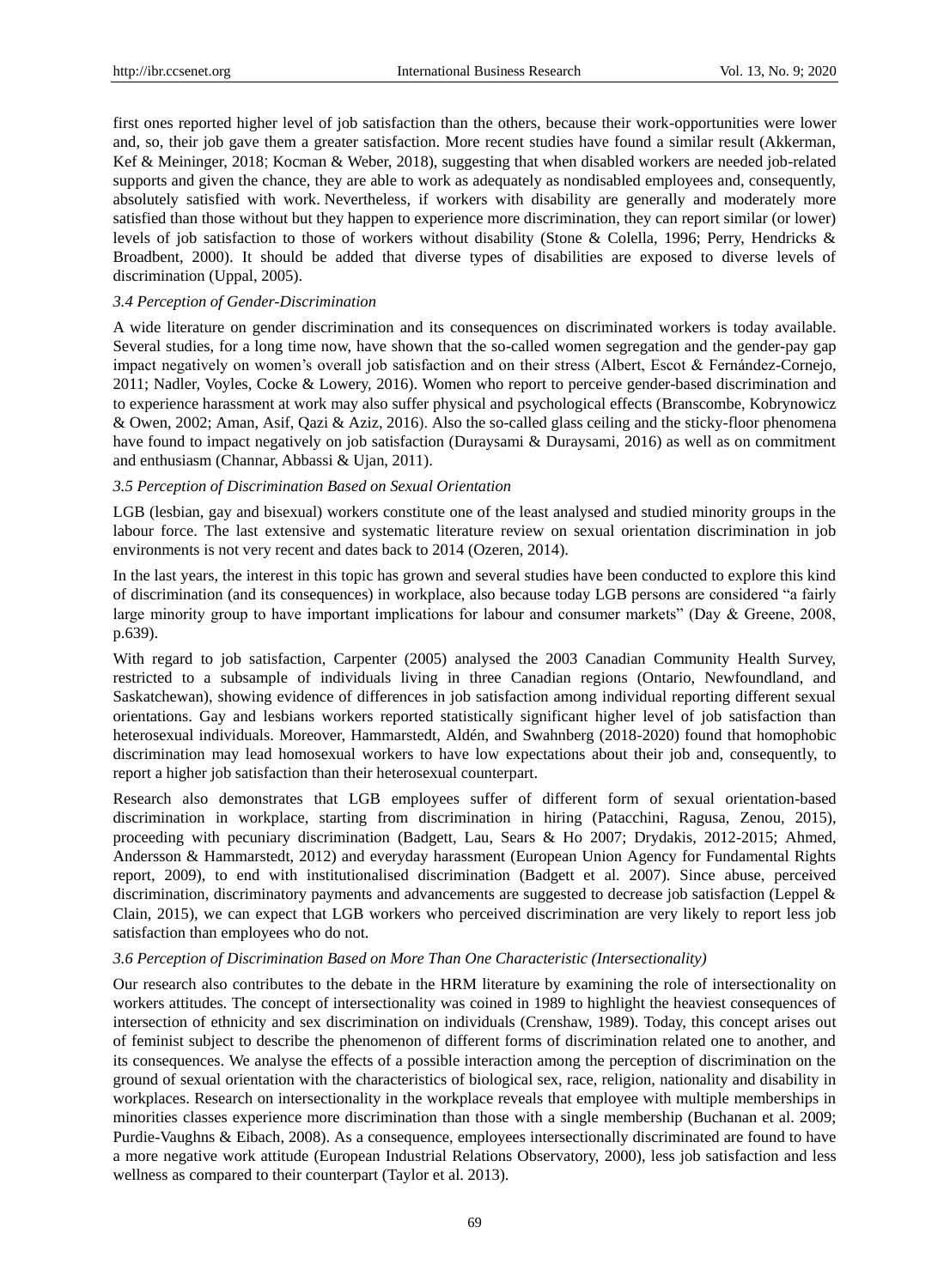## **4. Hypothesis**

In the light of the arguments presented in the two previous sections, we hypothesize that:

HRM practices affect both job satisfaction and workers" perception of discrimination. Specifically, we hypothesize the following:

*Hypothesis 1*. HRM practices (stated in Section 1) have a positive influence on employees' job satisfaction, while as far as the job characteristics are concerned a negative effect on job satisfaction can be expected by work group"s discretion, because of the discretion paradox, and by job intensity.

*Hypothesis 2*. HRM supportive practices decrease workers" perception of any kind of discrimination, except for HRM that produce higher work group's discretion, because of the discretion paradox, enhance job intensity and introduce pay for performance schemes.

*Hypothesis 3*. Perception of discrimination is negatively associated with workers" job satisfaction.

Taken together, these three first hypotheses specify both a direct and an indirect effect of HRM practices and their outcomes in terms of job characteristics on employees' job satisfaction.

Finally, the present study examines the potential role of perceived discrimination as a moderator of the influence of HRM practices on workers" overall job-related satisfaction.

*Hypothesis 4*. Perception of discrimination moderates the relationship between inclusive HRM practice and job satisfaction.

#### **5. Methods**

-

#### *5.1 Data Source and Sample*

The data set used to carry out the analysis is the 6th European Working Conditions Survey (EWCS). This survey has been chosen since it provides data comparable across countries on working conditions and on indicators of HRM practices outcomes. Additional information that is highly relevant for this study concerns the perception of different types of discrimination as well as individual job satisfaction.

EWCS does not contain questions neither on individuals' sexual orientation nor on their gender identity<sup>5</sup>. However, linking the answers related to the members of the household with those on the type of relationship between them and the respondent, we have achieved a subsample of women declaring to have a woman spouse or cohabitee and of men declaring to have a man spouse or cohabitee. The former represents 0.6% of the entire sample while the latter the 1%. We decided to not use this subsample in our analysis because it is not representative of the LGB population of the sample: people who declare to have a same-sex partner do not correspond to the whole LGB sub-sample of our data set.

The target population is composed by all individuals aged 15 years and over (16 and over in Bulgaria, Norway, Spain and the UK) who were in employment and resident in one of the 35 countries surveyed. In each of them, a multi-stage, stratified clustered sampling design was adopted. A total of approximately 44,000 workers took part in the survey. The respondent's demographics were 50.4 percent male and the majority of the respondents were between 36 and 55 years old (53%). In addition almost one third (32.6%) declared to have a high level of education.

Relating to HRM practices outcomes, more than 5 thousands respondents (11.5%) are equipped with individual autonomy in their current job, while more than half stated to work in autonomous workgroups (52.6%). Almost one third (31%) is, instead, endowed with discretion. Nearly 13,000 respondents (29.5%) declared to currently perceive the support of their own supervisors, while approximately 18,800 (42.8%) the support of their colleagues. Moreover, around a quarter of respondents (24.2%) are under performance-pay schemes while 7.3% declared to work at tight and intense pace of work. Considering on the job training, 42% of the sample stated to receive it. Finally, 16.8% stated to feel satisfied with their work, 52% of which are males.

Considering discriminated workers, more than 3.000 people (7%) reported discrimination perceived over the past 12 months in the workplace, on the ground of sexual orientation (0.5%), age (3.3%), gender (2%), disability (1%), ethnicity (1.6%), religion (0.9%) or nationality (1.8%), while 581 workers (1.3%) declared to have perceived intersectional discrimination. Moreover, most of them (85%) are employees and 22% stated to do part-time work. More than half (62.3%) declared to be engaged under an open-ended contract and a similar

<sup>&</sup>lt;sup>5</sup> In order to better understand the concepts of sexual orientation and gender identity, see: Russo and Valerio (2019).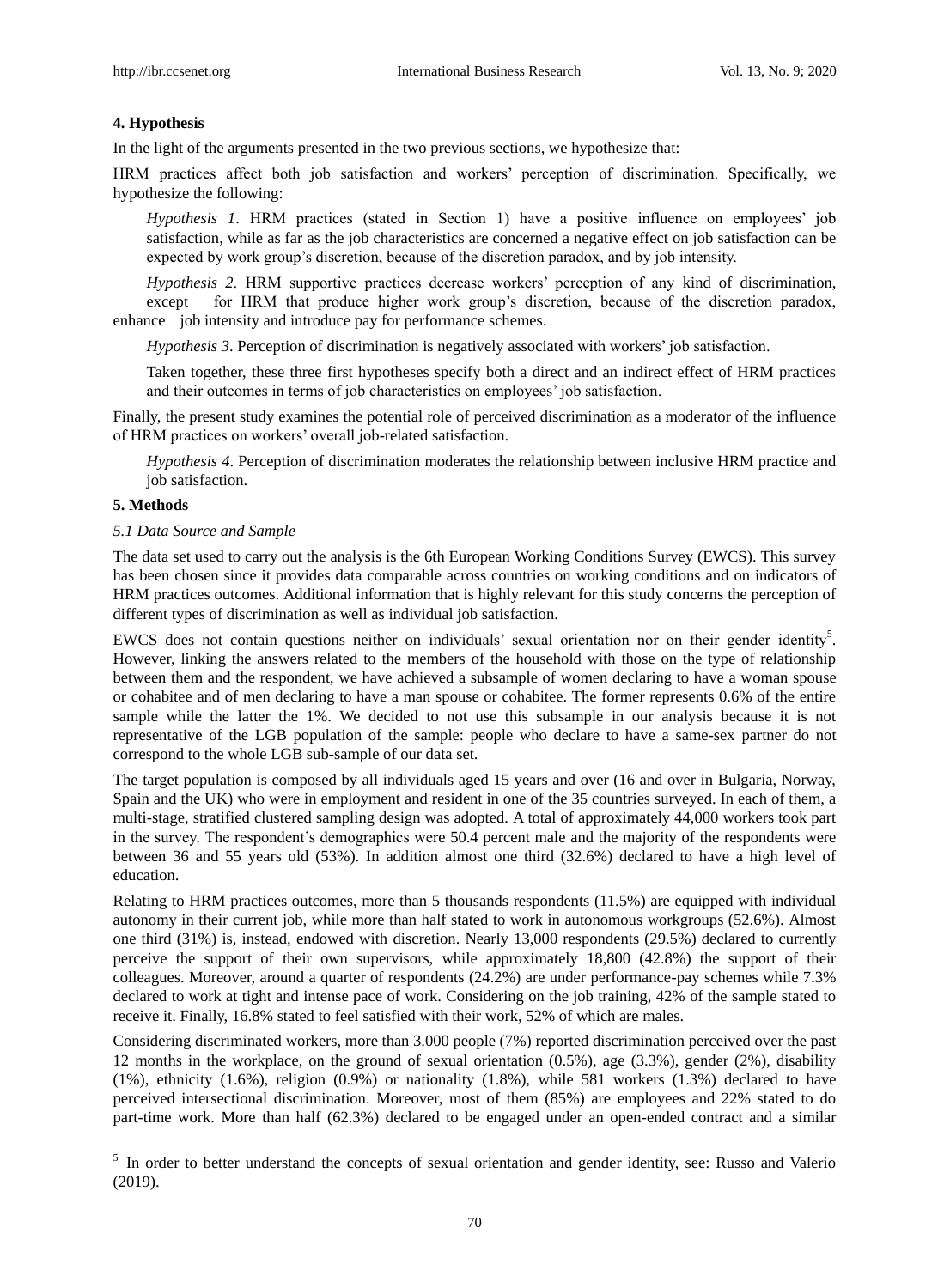percentage (64.8%) work in private sector, against 24.8% in public sector, 5% in joint private-public organizations or companies, 1.5% in the not-for-profit sector or NGO and the rest (2.8%) in other sectors.

#### *5.2 Variables and Measures*

This section shows the main EWCS (2015) items used in the empirical analysis presented in the next section. All variables used in our models have a dichotomous (zero-one) distribution, except for Age. The complete list of them, their meaning and labels can be found in Appendix (Table 1).

## 5.2.1 Job Satisfaction

Job Satisfaction is the dependent variable of Models presented in Table 1. Information about participants" job satisfaction was captured from these five EWCS (2015) questions:

[Q70d] Do you agree with the statement "The work is distributed fairly"?

[Q89a] Do you agree with the statement "Considering all my efforts and achievements in my job, I feel I get paid appropriately"?

[Q89b] Do you agree with the statement "My job offers good prospects for career advancement"?

[Q89c] Do you agree with the statement "I receive the recognition I deserve for my work"?

These items were answered on a five point scale ranging from 1="Strongly Agree" to 5="Strongly disagree".

Another specific item was taken into consideration:

[Q88] On the whole, are you very satisfied, satisfied, not very satisfied or not at all satisfied with working conditions in you main job paid?

This last item was answered on a four point scale ranging from  $1=$  "Very satisfied" to  $4=$  "Not at all satisfied".

Each item has been dichotomised, defining five new dummy variables. These take the value 1 when the answers to questions are  $=1$  or  $=2$ , and vice versa. The aggregation of those five indicators provided the summary Job Satisfaction dichotomous variable of our analysis. More specifically, at Job Satisfaction=1 a worker is considered satisfied, when at least 3 out of 5 answers are =1. At Job Satisfaction=0 a worker is considered not satisfied.

#### 5.2.2 HRM Practices

The eight HRM practices/practices outcomes used in our analysis were measured using dichotomous indicators  $(1 =$  the practice has been implemented;  $0 =$  otherwise). [Unless indicated otherwise,](https://context.reverso.net/traduzione/inglese-italiano/Unless+indicated+otherwise) all the variables have been dichotomised with the procedure implemented for Job Satisfaction variable.

The following list describes them one by one, showing the items with which they have been developed.

#### *Autonomy.*

Autonomy was assessed by five items, based on the study of Albano et al. (2018) and of the correlation matrix showing the extent of the similarity between job satisfaction and some specific autonomy-oriented HRM practices (see Table 2 in Appendix):

[Q53f] Generally, does your main paid job involve learning new things?

[O61c] Are you consulted before objectives are set for your work?

[Q61d] Are you involved in improving the work organisation or work process of your department or organisation?

[Q61e] Do you have a say in the choice of your work colleagues?

[Q61i] Are you able to apply your own ideas in your work?

# *Discretion.*

Discretion was measured by five items selected, they too, on the basis of the theory exposed in Section 1 (Maggi, 2003/2016) and of the correlation matrix showing the extent of the similarity between job satisfaction and some specific discretion-oriented HRM practices (see Table 3 in Appendix). The items are the following:

[Q53b] Generally, does your main paid job involve assessing yourself the quality of your own work?

[Q53c] Generally, does your main paid job involve solving unforeseen problems on your own?

[Q53e] Generally, does your main paid job involve complex tasks?

[Q54a] Are you able to choose or change your order of tasks?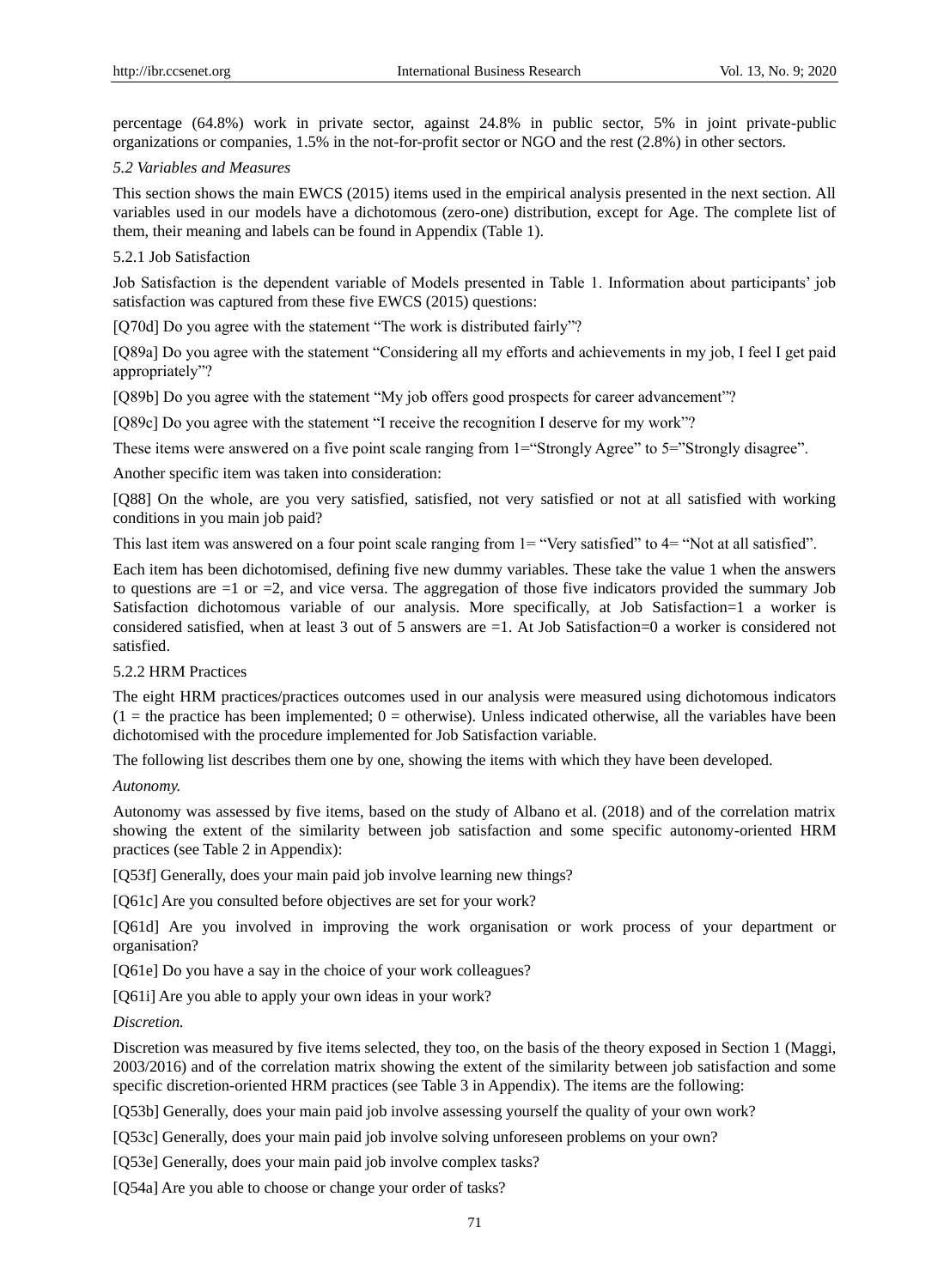[Q54b] Are you able to choose or change your methods of work?

*Discretion of the team.*

This variable was designed by only one item:

[Q88] Do you work in a group or team that has common tasks and can plan its work?

*Intensity.*

Intensity was assessed by twelve items, selected in order to take into account every single aspects of this measure which can negatively impacts on workers" overall job satisfaction. The items involved are the following:

Items on high speed and tight deadlines:

[Q49a] Does your job involve working at very high speed?

[Q49b] Does your job involve working to tight deadlines?

[Q61g] Do you have enough time to get the job done?

Items on work pressure: "On the whole, is your pace of work dependent on…"

[Q50a] the work done by colleagues;

[Q50b] direct demands from people such as customers, passengers, pupils, patients, etc.;

[Q50c] numerical production targets of performance targets;

[Q50d] automatic speed of a machine or movement of a product;

[Q50e] the direct control of your boss.

Item on disruptive interruptions:

[O51] How often do you have to interrupt a task you are doing in order to take on an unforeseen task?

Items on working hours and recovery time:

[Q37d] Normally, how many times a month do you work more than 10 hours a day?

[Q38] In the last month, has it happened at least once that you had less than 11 hours between the end of your working day and the start of the next working day?

[Q46] How often have you worked in your free time to meet work demands?

*Pay for Performance.* 

The measure of performance pay was developed based on the following five items:

"Thinking about your earnings from your main paid job, what they include?"

[Q101b] Piece rate of productivity payments;

[Q101f] Payments based on your individual performance;

[Q101g] Payments based on the performance of your team / working group / department;

[Q101h] Payments based on the overall performance of the company (profit share scheme) where you work;

[Q101i] Income from shares in the company you work for.

*Training.*

Training is assessed by two items which involve a specific professional growth-oriented choice made by the company:

[Q65a] Have you undergone training paid for or provided by your employer, to improve your skills?

[Q65c] Have you undergone on-the-job-training (co-workers, supervisors), to improve your skills? *Support of the boss.*

The variable related to the support received by the supervisor is defined by the following seven items:

[Q61b] Does your manager help and support you?

[Q63a] Does your immediate boss respect you as a person?

[Q63b] Does your immediate boss give you praise and recognition when you do a good job?

[Q63c] Is your immediate boss successful in getting people to work together?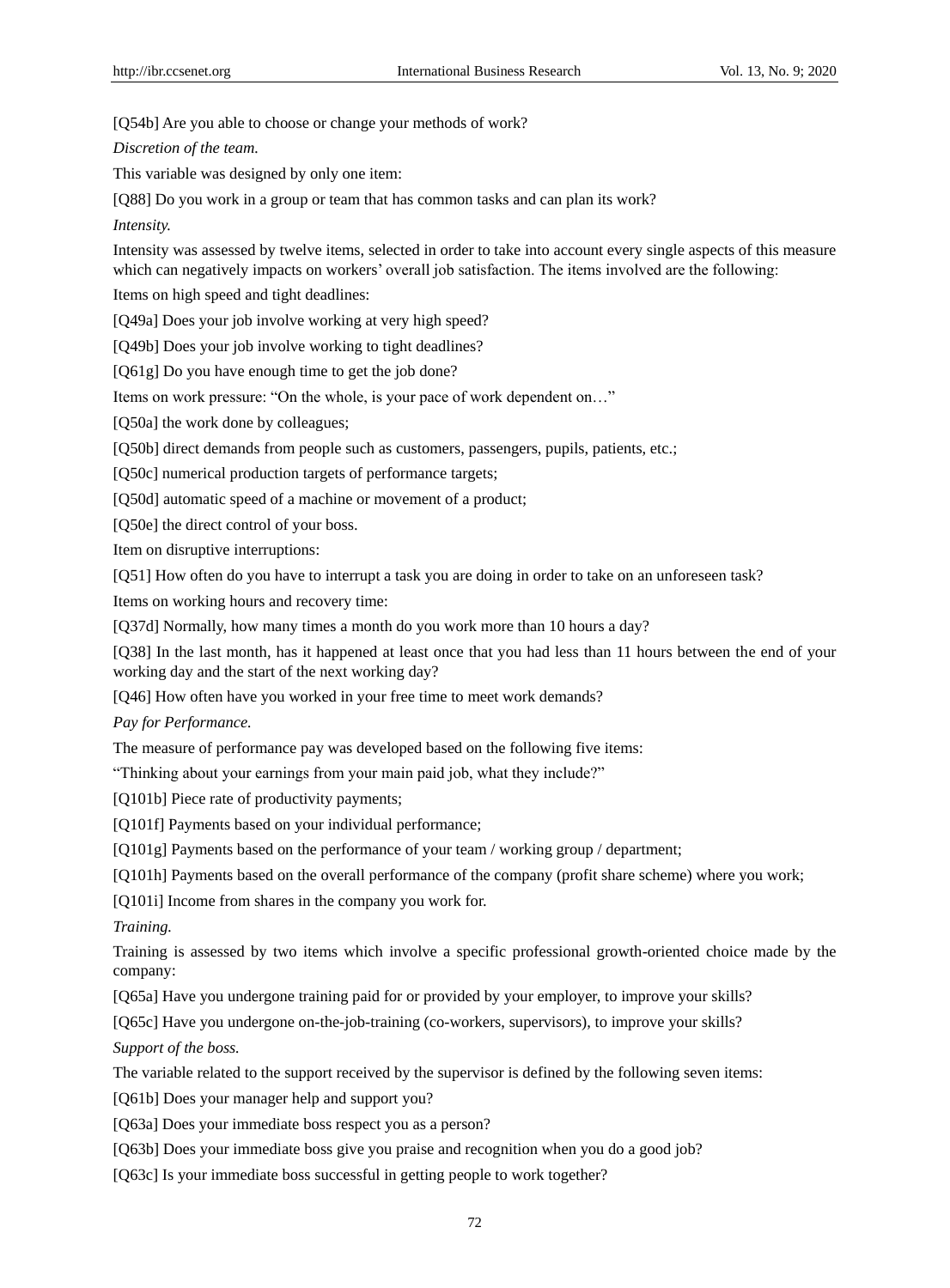[Q63d] Is your immediate boss helpful in getting the job done?

[Q63e] Does your immediate boss provide useful feedback on your work?

[Q63f] Does your immediate boss encourage and support your development?

*Support of colleagues.*

The last variable related to HRM practices is measured by three items:

[Q61a] Do your colleagues help and support you?

[Q70e] Is there a good cooperation between you and your colleagues?

[Q89d] Do you generally get on well with your work colleagues?

5.2.3 Perception of Discrimination

Perception of discrimination is the dependent variable of models exposed in Table 2. The European Working Condition Survey (EWCS, 2015) attempts to capture workers perception about the discrimination suffered - on the ground of sexual orientation, gender, ethnicity, disability or age - asking just one question [Q72]: "Over the past 12 months at work, have you been subjected to any of the following discriminations […] ".

Respondents have only two possible answers: "yes" or "not". In details, with sexual orientation-gender-age-disability-ethnicity discrimination=1 a worker is deemed discriminated and vice-versa.

For the purpose of our analysis, we created also two additional dichotomous variables: Discrimination and Intersectionality with Sexual Orientation Discrimination. The firs one is =1 when a worker declared to perceive at least one of the five possible discrimination and it is=0 when the respondent does not perceive any kind of discrimination. The second one is=1 when an employee perceive discrimination on the ground of sexual orientation and at least another kind of discrimination, and vice versa.

#### *5.3 Control Variables*

In our models a set of control variables have been included on the ground of their expected effect on job satisfaction. These are presented in Appendix. Amongst them, Rule of Law Countries is of particularly importance: it is a dichotomous variable  $= 1$  if the respondent works in one of the five countries on the top list of countries where the rule of law is better experienced by the general public (WJP Rule of Law, 2015). It is reasonably expected that workers living in these regions will experience less discrimination in the workplace. The top five countries are Denmark, Norway, Sweden, Finland and Netherlands. Another relevant control variable is Trust the Management: it is a dichotomous variable =1 if respondents strongly agree or agree with the statement [Q70f] "In general, employees trust management" and =0 if they neither agree nor disagree, tend to disagree or strongly disagree. We decided to take into account this item because of its role as moderator in the relationship between HRM practices and employees' attitudes, analysed by Innocenti, Pilati and Peluso (2011).

# **6. Results**

# *6.1 Data Analysis*

EWCS (2015) data were analysed in four different phases. Firstly we estimated a probit model (Table 1) in order to verify which set of HRM practices or job characteristic was most likely to have a positive impact on employees" overall job satisfaction (Hypothesis 1). We also tested if the perception of discrimination increases the probability of reporting lower level of job satisfaction (Hypothesis 3). Control variables were included.

Secondly, we examined which set of HRM practices was most likely to affect workers" perception of discrimination (Table 2). We tested the probability of perceiving discrimination in general, intersectionally starting from sexual orientation discrimination and, separately, on the ground of sexual orientation, age, disability, ethnicity and gender. All the control variables (see Appendix) were included in this first model. Probit analysis was used to test the Hypothesis 3.

Finally, interaction terms between HRM practices and discrimination were developed and used to test the likelihood that the improving effect of HRM practices on job satisfaction should be less pronounced when linked with the perception of discrimination (Hypothesis 4). Probit analysis was used to test our last hypothesis, and all performed models were included in Table 3.

#### *6.2 Statistics and Results*

Observing Model 1 in Table 1, a positive relation between some HRM practices outcomes and employees" overall job-related satisfaction can be note. In details: *autonomy, colleagues and supervisors' support, discretion, pay for performances schemes* and *job training* are HRM practices that all have a positive impact on workers"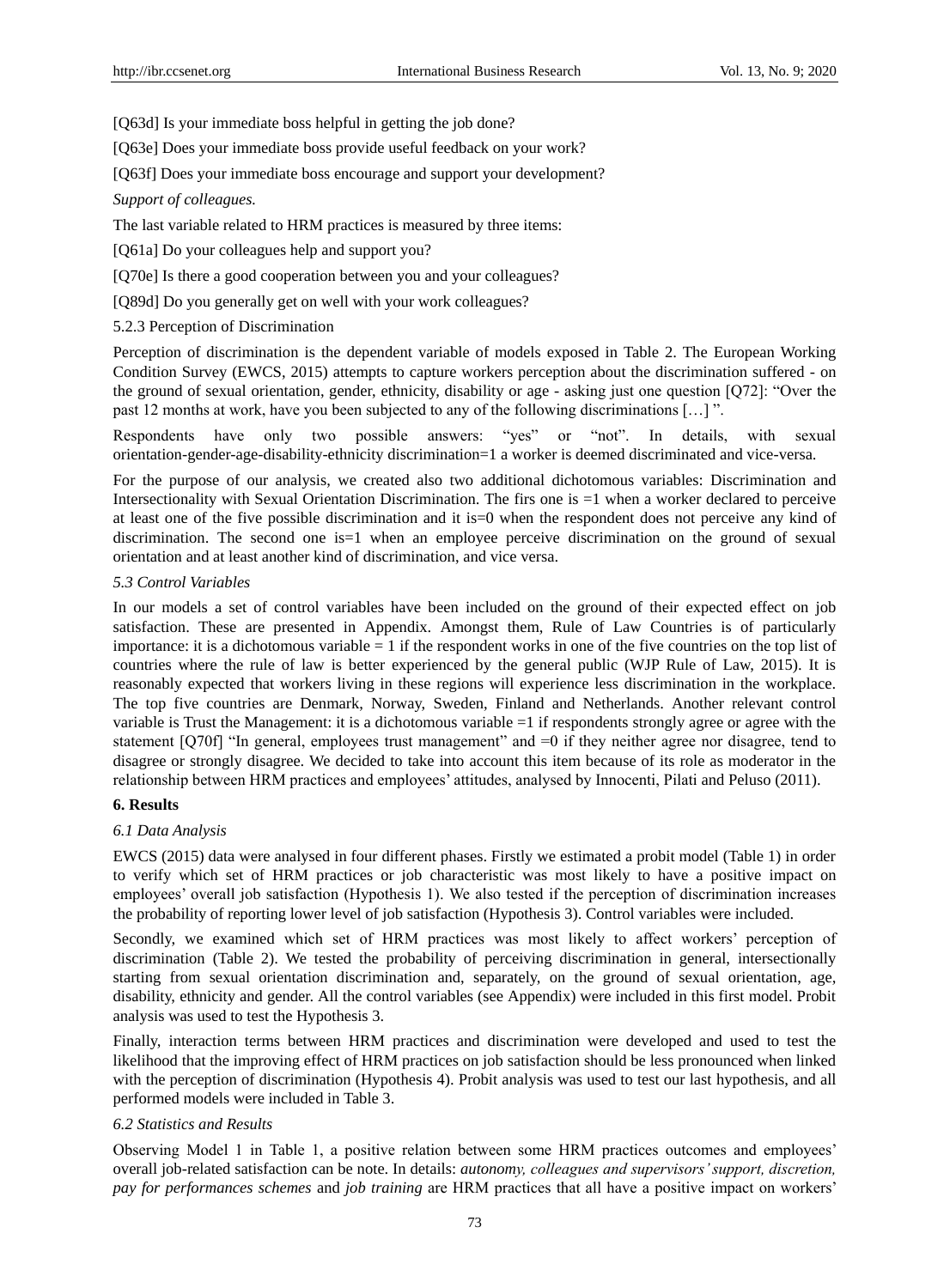satisfaction. Consistent with literature (Green and Tsitsianis, 2005; Zeytinoglu et al., 2007; Silla & Gamero, 2010), we also find that *work in team endowed with discretion* and *job intensity* can increase the probability of reporting less satisfaction compared to employees who work alone and without fast pace. This finding supports the Hypothesis 1.

Observing and comparing models 2-8 (Table 1), each of which is related to a specific discrimination, we find that perception of every kind of discrimination increases the chance of reporting less job-satisfaction, supporting the Hypothesis 3.

Also detecting control variables we find significant information about workers" job satisfaction. Our analysis shows that females, individual with lower level of education, older workers and self-employed people are more likely to report less job satisfaction than their counterparts. Results also showed that workers who live in one of the five "rule of law" countries have a higher chance of being satisfied with their job (p-value<0.01), as well as workers declaring to trust management (p-value<0.01).

Table 1. Probit estimation of the effect of HRM practices and perception of different types of discrimination on job satisfaction. Dependent variable: workers" job satisfaction that takes the value of 1 if the worker is satisfied by their work. Marginal effects, 2015

| <b>VARIABLES</b>             | Model 1       | Model 2                   | Model 3       | Model 4       | Model 5       | Model 6       | Model 7       | Model 8       |
|------------------------------|---------------|---------------------------|---------------|---------------|---------------|---------------|---------------|---------------|
|                              |               |                           |               |               |               |               |               |               |
| autonomy                     | $0.0897***$   | $0.0892***$               | $0.0902***$   | $0.0893***$   | $0.0900***$   | $0.0899***$   | $0.0904***$   | $0.0898***$   |
|                              | (0.00595)     | (0.00594)                 | (0.00598)     | (0.00594)     | (0.00597)     | (0.00597)     | (0.00598)     | (0.00596)     |
| discretion of the team       | $-0.00662**$  | $-0.00618**$              | $-0.00684**$  | $-0.00636**$  | $-0.00677**$  | $-0.00637**$  | $-0.00643**$  | $-0.00660**$  |
|                              | (0.00286)     | (0.00285)                 | (0.00288)     | (0.00286)     | (0.00288)     | (0.00287)     | (0.00288)     | (0.00287)     |
| colleagues support           | $0.0802***$   | $0.0779***$               | $0.0800***$   | $0.0791***$   | 0.0796***     | $0.0790***$   | $0.0796***$   | $0.0800***$   |
|                              | (0.00362)     | (0.00359)                 | (0.00363)     | (0.00361)     | (0.00362)     | (0.00361)     | (0.00362)     | (0.00362)     |
| boss support                 | $0.0989***$   | $0.0972***$               | $0.0996***$   | $0.0981***$   | $0.0997***$   | $0.0990***$   | $0.0994***$   | $0.0990***$   |
|                              | (0.00412)     | (0.00410)                 | (0.00414)     | (0.00411)     | (0.00414)     | (0.00413)     | (0.00414)     | (0.00413)     |
| intensity                    | $-0.0390***$  | $-0.0375***$              | $-0.0387***$  | $-0.0382***$  | $-0.0389***$  | $-0.0379***$  | $-0.0388***$  | $-0.0389***$  |
|                              | (0.00420)     | (0.00424)                 | (0.00425)     | (0.00422)     | (0.00423)     | (0.00427)     | (0.00424)     | (0.00421)     |
| discretion                   | $0.0259***$   | $0.0257***$               | $0.0260***$   | $0.0260***$   | $0.0259***$   | $0.0262***$   | $0.0258***$   | $0.0259***$   |
|                              | (0.00325)     | (0.00323)                 | (0.00327)     | (0.00324)     | (0.00326)     | (0.00326)     | (0.00326)     | (0.00325)     |
| pay for performances         | $0.0368***$   | $0.0372***$               | $0.0371***$   | $0.0370***$   | $0.0373***$   | $0.0372***$   | $0.0368***$   | $0.0369***$   |
|                              | (0.00340)     | (0.00340)                 | (0.00342)     | (0.00340)     | (0.00343)     | (0.00342)     | (0.00342)     | (0.00341)     |
| training                     | $0.0222***$   | $0.0227***$               | $0.0223***$   | $0.0225***$   | $0.0223***$   | $0.0224***$   | $0.0221***$   | $0.0224***$   |
|                              | (0.00290)     | (0.00289)                 | (0.00292)     | (0.00290)     | (0.00292)     | (0.00291)     | (0.00291)     | (0.00290)     |
| trust in management          | $0.0879***$   | $0.0865***$               | $0.0883***$   | $0.0872***$   | $0.0878***$   | $0.0876***$   | $0.0879***$   | $0.0878***$   |
|                              | (0.00402)     | (0.00399)                 | (0.00403)     | (0.00401)     | (0.00403)     | (0.00402)     | (0.00402)     | (0.00402)     |
| <b>female</b>                | $-0.0186***$  | $-0.0179***$              | $-0.0188***$  | $-0.0184***$  | $-0.0188***$  | $-0.0179***$  | $-0.0188***$  | $-0.0187***$  |
|                              | (0.00275)     | (0.00273)                 | (0.00276)     | (0.00274)     | (0.00276)     | (0.00276)     | (0.00276)     | (0.00275)     |
| employee                     | $0.115***$    | $0.115***$                | $0.116***$    | $0.115***$    | $0.116***$    | $0.116***$    | $0.116***$    | $0.115***$    |
|                              | (0.00323)     | (0.00319)                 | (0.00325)     | (0.00321)     | (0.00325)     | (0.00323)     | (0.00324)     | (0.00323)     |
| high education               | $0.0325***$   | $0.0321***$               | $0.0324***$   | $0.0322***$   | $0.0321***$   | $0.0327***$   | $0.0324***$   | $0.0325***$   |
|                              | (0.00321)     | (0.00320)                 | (0.00323)     | (0.00320)     | (0.00322)     | (0.00322)     | (0.00322)     | (0.00321)     |
| rule of law countries        | $0.0123***$   | $0.0125***$               | $0.0123***$   | $0.0122***$   | $0.0123***$   | $0.0127***$   | $0.0123***$   | $0.0121***$   |
|                              | (0.00460)     | (0.00459)                 | (0.00462)     | (0.00459)     | (0.00462)     | (0.00463)     | (0.00462)     | (0.00460)     |
| age                          | $-0.00215***$ | $-0.00218***$             | $-0.00217***$ | $-0.00216***$ | $-0.00217***$ | $-0.00219***$ | $-0.00218***$ | $-0.00215***$ |
|                              | (0.000126)    | (0.000126)                | (0.000127)    | (0.000126)    | (0.000127)    | (0.000127)    | (0.000127)    | (0.000126)    |
| Other control variables      |               |                           |               |               |               |               |               |               |
|                              |               |                           |               |               |               |               |               |               |
| discrimination               |               | $-0.0427***$<br>(0.00441) |               |               |               |               |               |               |
| sexual orientation           |               |                           |               |               |               |               |               |               |
| discrimination               |               |                           | $-0.0347**$   |               |               |               |               |               |
|                              |               |                           | (0.0149)      |               |               |               |               |               |
| age discrimination           |               |                           |               | $-0.0383***$  |               |               |               |               |
|                              |               |                           |               | (0.00605)     |               |               |               |               |
| disability discrimination    |               |                           |               |               | $-0.0470***$  |               |               |               |
|                              |               |                           |               |               | (0.00970)     |               |               |               |
| gender discrimination        |               |                           |               |               |               | $-0.0501***$  |               |               |
|                              |               |                           |               |               |               | (0.00658)     |               |               |
| e thnicity discrimination    |               |                           |               |               |               |               | $-0.0389***$  |               |
|                              |               |                           |               |               |               |               | (0.00819)     |               |
| intersezionality with sexual |               |                           |               |               |               |               |               |               |
| orientation discrimination   |               |                           |               |               |               |               |               | $-0.0367**$   |
|                              |               |                           |               |               |               |               |               | (0.0161)      |
|                              |               |                           |               |               |               |               |               |               |
| Observations                 | 43,850        | 43,850                    | 43,624        | 43,850        | 43,634        | 43,680        | 43,651        | 43,799        |
| R <sub>2</sub>               | 0.2499        | 0.2515                    | 0.2496        | 0.2506        | 0.2497        | 0.2502        | 0.2500        | 0.2499        |

*Note:* Standard errors in parentheses. \*\*\*p<0.01, \*\* p<0.05, \*p<0.1. Source: our elaboration of EWCS 2015  $\ldots$  biancia e  $\ldots$  or  $\ldots$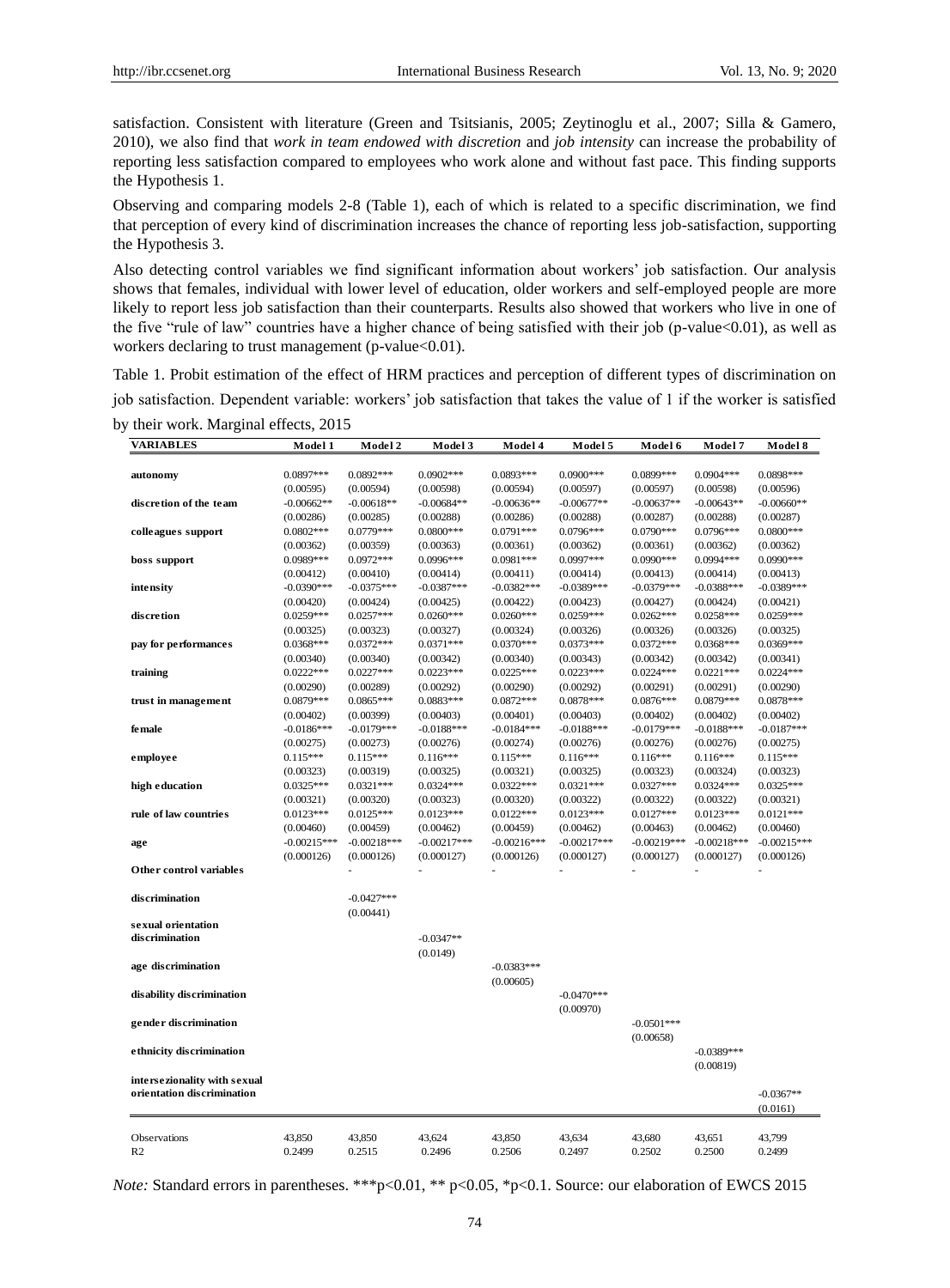Table 2 contains the probit models on the effect of HRM practices on perception of different types of discrimination.

Observing control variables, we note that females have a higher probability of being discriminated on the ground of gender (p-value<0.01) than males. This result can be related to the lower probability of being satisfied with their job, previously showed in Table 1. On the contrary, women results less likely to report perception of discrimination on the ground of sexual orientation, disability and ethnicity than their male counterpart. The latter may hide adaptive behaviour to discriminatory practices.

Taking into account high education, it has a positive impact only on differently abled people and on immigrants while, for individual discriminated on the ground of the gender, it increases the probability of perceiving discrimination ( $p$ -value $< 0.01$ ).

Trust the management reduces the probability of perceiving every kind of discrimination.

We also found that living in one of the five "rule of law" countries reduces the likelihood of being intersectionally discriminated (p-value<0.01), discriminated by sexual orientation (p-value<0.01), disability  $(p-value<0.10)$  and ethnicity (p-value $<0.05$ ). At the same time, our findings show that living in one of these countries can increase the probability of perceiving discrimination on the ground of gender (p-value<0.05).

With respect to HRM practices and their impact on employees' perception of discrimination, our findings highlight that working in a team endowed with discretion, working with intensity, being subjected to performance pay schemes and to training programmes can increase the probability of perceive discrimination on the ground of each characteristic. From the other side, the presence of supportive co-workers and supervisors can help in reducing the likelihood of perceiving discrimination.

Consistent with the literature (Alvesson and Robertson, 2006; Langfred, 2000; Mazmanian, Orlikowski & Yates, 2013), autonomy leads to controversial results. Taking into account discrimination in general and age-related discrimination, autonomy decreases the probability of perceiving discrimination but, in the other models, autonomy changes its sign and loses significance (p-value>0.10).

These findings partially support our second hypothesis of a decreasing effect of HRM practices on workers" perception of any kind of discrimination, except for work-groups discretion, performance pay schemes and job intensity. We found, indeed, that also being subjected to training programmes can have a negative effect on the perception of discrimination. This result may be due to the fact that only a well-developed job training programme can have a decisive impact on workers" perception of discrimination (Cox and Blake, 1991), while not properly-developed job training may have a controversial effect on employees" perceptions and strengthen a discriminatory climate. Moreover, being required to stay in close contact with a potentially discriminant trainer (co-worker or supervisor) can further increase the likelihood of feeling discriminated against. Another potential cause can be the attempt to impose on employees the culture of standardization and normalization trough training process, in a context where there can also be an issue of discrimination in the access to employer-provided training (Allmang et al. 2019) and the type of training accessed to.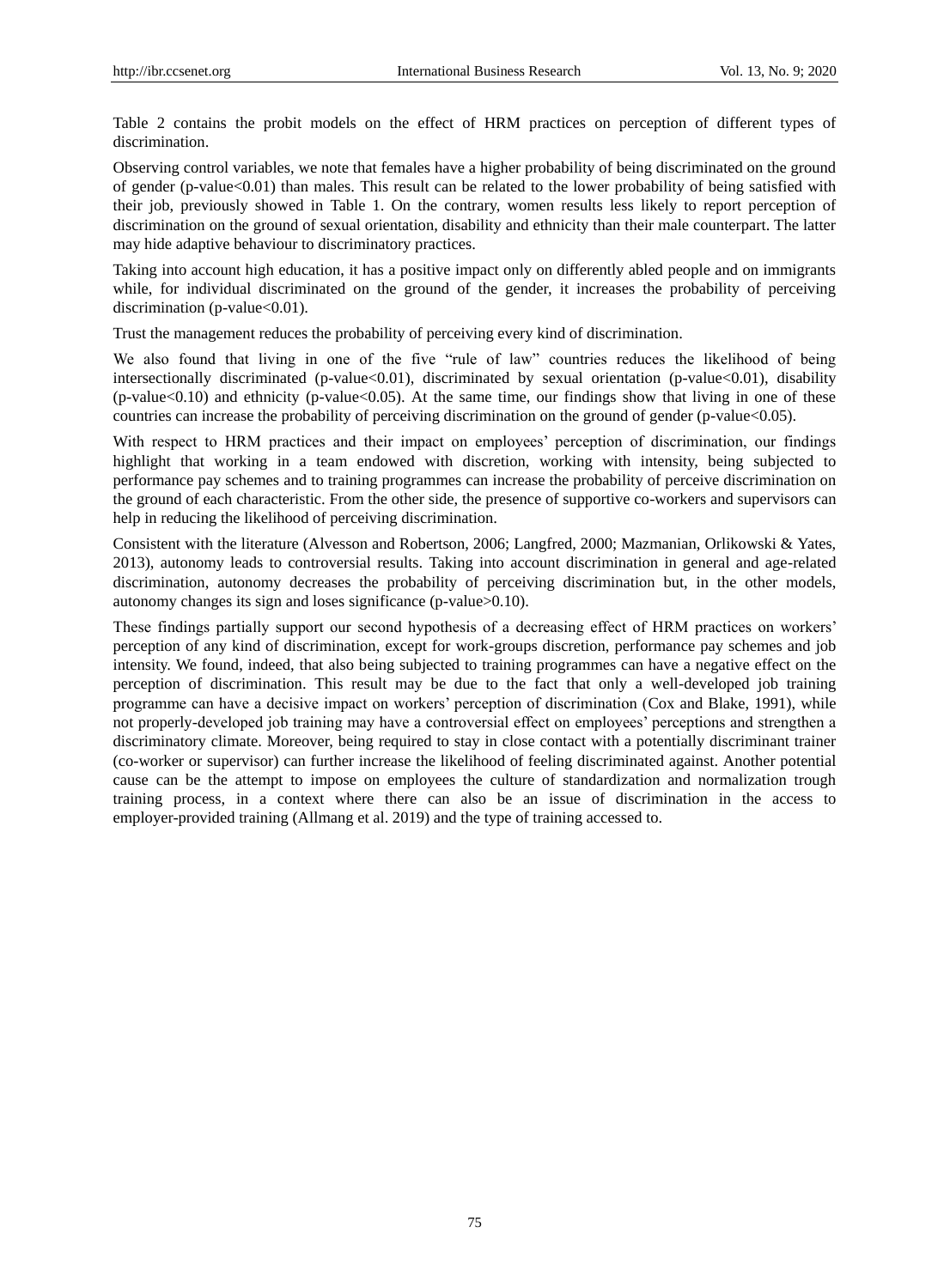Table 2. Probit models on the effect of HRM practices on perception of different types of discrimination, in workplace. Dependent variable: perception of discrimination. Marginal effects, 2015

| <b>VARIABLES</b>        | Every kind of<br><b>Discriminations</b> | <b>Sexual</b><br>Orientation<br><b>Discrimination</b> | Age<br><b>Discrimination</b> | <b>Disability</b><br><b>Discrimination</b> | Gender<br><b>Discrimination</b> | <b>Etnicity</b><br><b>Discrimination</b> | Intersezionality<br>with sexual<br>orientation<br>discrimination |
|-------------------------|-----------------------------------------|-------------------------------------------------------|------------------------------|--------------------------------------------|---------------------------------|------------------------------------------|------------------------------------------------------------------|
|                         |                                         |                                                       |                              |                                            |                                 |                                          |                                                                  |
| autonomy                | $-0.00689**$                            | 0.000914                                              | $-0.00484**$                 | 0.000263                                   | $-0.000847$                     | 0.00225                                  | 0.00107                                                          |
|                         | (0.00351)                               | (0.00109)                                             | (0.00247)                    | (0.00147)                                  | (0.00174)                       | (0.00200)                                | (0.000970)                                                       |
| discretion of the team  | $0.0121***$                             | 0.000166                                              | $0.00755***$                 | $0.00184**$                                | 0.00389***                      | $0.00391***$                             | 0.000472                                                         |
|                         | (0.00226)                               | (0.000601)                                            | (0.00163)                    | (0.000867)                                 | (0.00111)                       | (0.00112)                                | (0.000513)                                                       |
| colleagues support      | $-0.0375***$                            | $-0.00248***$                                         | $-0.0187***$                 | $-0.00740***$                              | $-0.0116***$                    | $-0.0108***$                             | $-0.00194***$                                                    |
|                         | (0.00246)                               | (0.000662)                                            | (0.00178)                    | (0.000976)                                 | (0.00123)                       | (0.00124)                                | (0.000559)                                                       |
| boss support            | $-0.0232***$                            | $-0.000699$                                           | $-0.0122***$                 | $-0.00182*$                                | $-0.00555***$                   | $-0.00371***$                            | $-0.000533$                                                      |
|                         | (0.00251)                               | (0.000706)                                            | (0.00181)                    | (0.00104)                                  | (0.00124)                       | (0.00130)                                | (0.000591)                                                       |
| intensity               | $0.0413***$                             | $0.00335**$                                           | $0.0248***$                  | $0.00512***$                               | $0.0191***$                     | $0.0119***$                              | $0.00376***$                                                     |
|                         | (0.00519)                               | (0.00145)                                             | (0.00391)                    | (0.00198)                                  | (0.00301)                       | (0.00270)                                | (0.00140)                                                        |
| discretion              | $-0.00680***$                           | $-0.00110*$                                           | $-0.00101$                   | $-0.00196**$                               | 0.00119                         | $-0.00395***$                            | $-0.000961*$                                                     |
|                         | (0.00237)                               | (0.000617)                                            | (0.00175)                    | (0.000885)                                 | (0.00121)                       | (0.00114)                                | (0.000521)                                                       |
| pay for performances    | $0.0126***$                             | $0.00168**$                                           | $0.00775***$                 | $0.00511***$                               | $0.00258*$                      | 0.00126                                  | $0.00194***$                                                     |
|                         | (0.00273)                               | (0.000769)                                            | (0.00199)                    | (0.00118)                                  | (0.00133)                       | (0.00130)                                | (0.000702)                                                       |
| training                | $0.0149***$                             | $0.00223***$                                          | $0.0109***$                  | $0.00250***$                               | $0.00538***$                    | $0.00361***$                             | $0.00178***$                                                     |
|                         | (0.00243)                               | (0.000681)                                            | (0.00178)                    | (0.000940)                                 | (0.00121)                       | (0.00120)                                | (0.000583)                                                       |
| trust in management     | $-0.0230***$                            | $-0.00131*$                                           | $-0.0107***$                 | $-0.00298***$                              | $-0.00685***$                   | $-0.00440***$                            | $-0.000292$                                                      |
|                         | (0.00249)                               | (0.000672)                                            | (0.00182)                    | (0.000987)                                 | (0.00121)                       | (0.00127)                                | (0.000609)                                                       |
| female                  | $0.0114***$                             | $-0.00134**$                                          | 0.00220                      | $-0.00161*$                                | $0.0169***$                     | $-0.00375***$                            | $-0.000766$                                                      |
|                         | (0.00219)                               | (0.000589)                                            | (0.00157)                    | (0.000842)                                 | (0.00121)                       | (0.00109)                                | (0.000502)                                                       |
| high education          | 0.00194                                 | $-0.000670$                                           | $-0.00138$                   | $-0.00274***$                              | $0.00347***$                    | $-0.00206*$                              | $-0.000599$                                                      |
|                         | (0.00240)                               | (0.000611)                                            | (0.00171)                    | (0.000858)                                 | (0.00122)                       | (0.00115)                                | (0.000518)                                                       |
| rule of law countries   | 0.00479                                 | $-0.00288***$                                         | $-0.000116$                  | $-0.00202*$                                | $0.00505**$                     | $-0.00344**$                             | $-0.00199$ ***                                                   |
|                         | (0.00375)                               | (0.000621)                                            | (0.00257)                    | (0.00122)                                  | (0.00201)                       | (0.00160)                                | (0.000544)                                                       |
| Other control variables |                                         |                                                       |                              |                                            |                                 |                                          |                                                                  |
| <b>Observations</b>     | 43.850                                  | 43.624                                                | 43,850                       | 43,634                                     | 43,680                          | 43,651                                   | 43,799                                                           |

*Note:* Standard errors in parentheses.

\*\*\* p<0.01, \*\* p<0.05, \*p<0.1. Source: our elaboration of EWCS 2015.

Finally, to test our last hypothesis, i.e. the perception of discrimination"s role in making harder the positive impact of HRM practices on workers" overall job-related satisfaction, we performed a series of regression equations. Results, exposed in Table 3, show that in the models related to:

- Perception of sexual orientation discrimination, only the interaction with discretion of the team (ß= -0.0388; p-value<0.10) and with on the job training  $(\beta = -0.0397; \text{ p-value} < 0.10)$  are statistically significant. This may be related to a higher negative impact of working in a team characterized by discretion or in a close relation with trainees with a higher probability that this feeling shows mostly in lower groups interaction than in other HRM practices;
- Perception of gender, age, ethnicity and disability discrimination, all the interactions are statistically significant, except for job intensity in the cases of gender, age and ethnicity discrimination, and except for discretion in the specific case of age discrimination.

In the light of our findings, we argue that perception of discrimination moderates the impact of HRM practices on job satisfaction. This result supports our fourth hypothesis.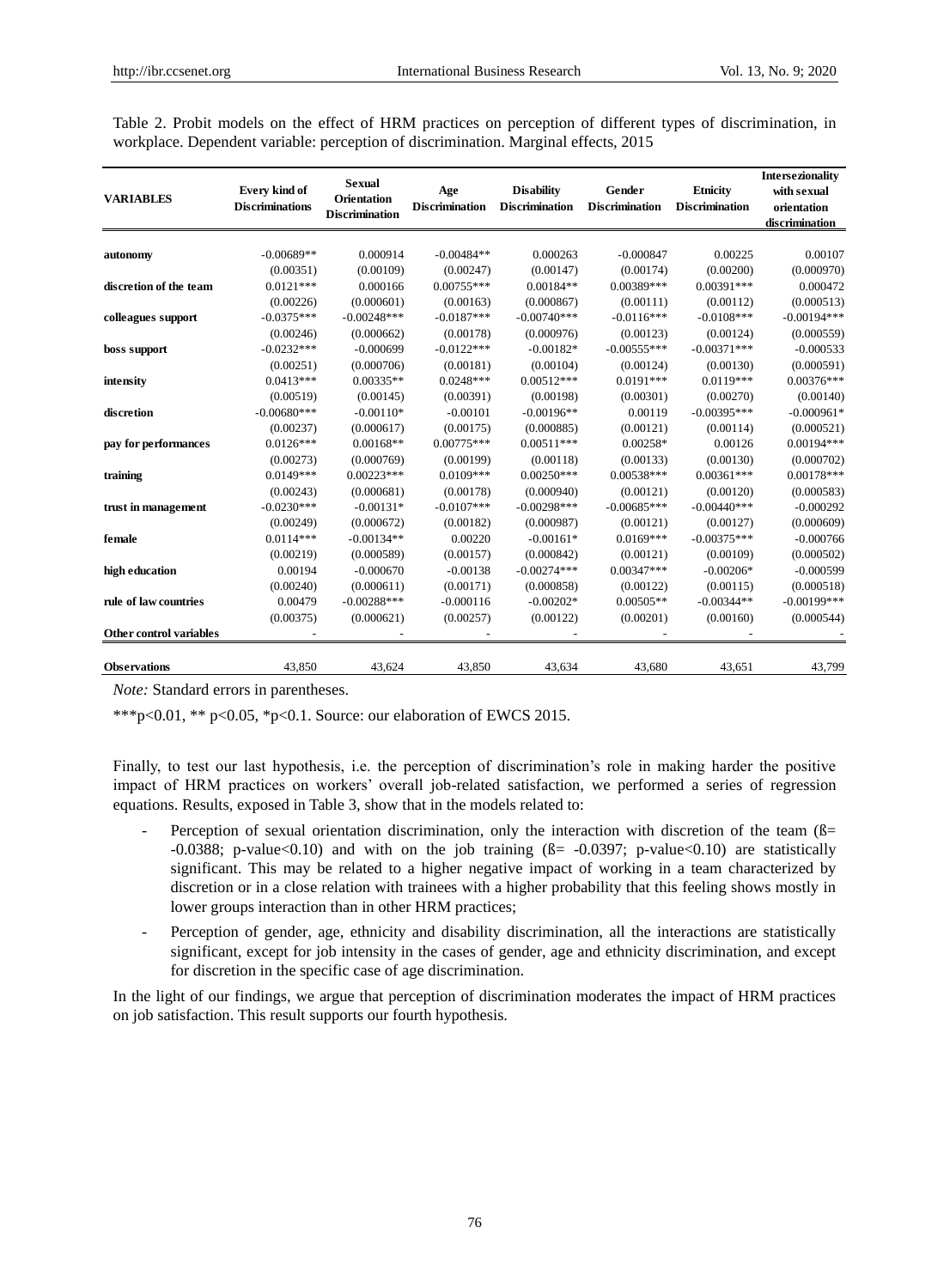| <b>VARIABLES</b>          | Sexual Orientation | Gender       | Age          | Disability   | Ethnicity    |
|---------------------------|--------------------|--------------|--------------|--------------|--------------|
|                           |                    |              |              |              |              |
| autonomy                  | $0.0905***$        | $0.0914***$  | $0.0913***$  | $0.0907***$  | $0.0907***$  |
|                           | (0.00600)          | (0.0060)     | (0.0060)     | (0.0059)     | (0.0060)     |
| autonomy*discrimination   | $-0.0343$          | $-0.0559***$ | $-0.0432**$  | $-0.0716**$  | $-0.0414*$   |
|                           | (0.0373)           | (0.0137)     | (0.0146)     | (0.0129)     | (0.0187)     |
| discretion of the team    | $-0.0066$ ***      | $-0.0055**$  | $-0.0053*$   | $-0.0061**$  | $-0.0057**$  |
|                           | (0.0029)           | (0.0028)     | (0.0028)     | (0.0028)     | (0.0029)     |
| discrteam*discrimination  | $-0.0388*$         | $-0.0523***$ | $-0.0372***$ | $-0.0501***$ | $-0.0516***$ |
|                           | (0.0181)           | (0.0075)     | (0.0073)     | (0.0115)     | (0.0084)     |
| colleagues support        | 0.0802             | $0.0809***$  | $0.0809***$  | $0.0804***$  | $0.0806***$  |
|                           | (0.0036)           | (0.0036)     | (0.0036)     | (0.0036)     | (0.0036)     |
| colleagues*discrimination | $-0.0362$          | $-0.0483***$ | $-0.0286***$ | $-0.0488***$ | $-0.0396***$ |
|                           | (0.0202)           | (0.0092)     | (0.0092)     | (0.0132)     | (0.0114)     |
| boss support              | $0.0997***$        | $0.1000***$  | $0.1001***$  | $0.0993***$  | $0.0996***$  |
|                           | (0.0041)           | (0.0041)     | (0.0041)     | (0.0041)     | (0.0041)     |
| boss*discrimination       | $-0.0109$          | $-0.0555***$ | $-0.0406***$ | $-0.0411**$  | $-0.0410***$ |
|                           | (0.0288)           | (0.0089)     | (0.0093)     | (0.0158)     | (0.0121)     |
| intensity                 | $-0.0387***$       | $-0.0381***$ | $-0.3769***$ | $-0.0382***$ | $-0.0379***$ |
|                           | (0.0042)           | (0.0043)     | (0.0043)     | (0.0042)     | (0.0043)     |
| intensity*discrimination  | $-0.0251$          | $-0.0268$    | $-0.0315$    | $-0.0707*$   | $-0.0507$    |
|                           | (0.0499)           | (0.0222)     | (0.0195)     | (0.0200)     | (0.0224)     |
| discretion                | $0.0261***$        | $0.0268***$  | $0.0264***$  | $0.0263***$  | $0.0264***$  |
|                           | (0.0032)           | (0.0032)     | (0.0032)     | (0.0032)     | (0.0032)     |
| discretion*discrimination | $-0.0327$          | $-0.0392***$ | $-0.0175$    | $-0.0497**$  | $-0.0407**$  |
|                           | (0.0294)           | (0.0112)     | (0.0119)     | (0.0167)     | (0.1420)     |
| pay for performances      | $0.0372***$        | $0.0381***$  | $0.0386***$  | $0.0375***$  | $0.0376***$  |
|                           | (0.0034)           | (0.0034)     | (0.0034)     | (0.0034)     | (0.0034)     |
| paype rf* discrimination  | $-0.0298$          | $-0.0509***$ | $-0.0440***$ | $-0.0444**$  | $-0.0439***$ |
|                           | (0.0238)           | (0.0101)     | (0.0087)     | (0.0144)     | (0.0125)     |
| training                  | $0.0224***$        | $0.2317***$  | $0.0231***$  | $0.0227***$  | $0.0228***$  |
|                           | (0.0029)           | (0.0029)     | (0.0029)     | (0.0029)     | (0.0029)     |
| training*discrimination   | $-0.0397*$         | $-0.0509***$ | $-0.0316***$ | $-0.0486***$ | $-0.0341***$ |
|                           | (0.0159)           | (0.0073)     | (0.0075)     | (0.0116)     | (0.0104)     |

Table 3. Probit models on the effect of interaction between perception of discrimination and HRM practices on job satisfaction. Dependent variable: workers" job satisfaction. Marginal effects, 2015 **satisfaction**

Note: The models include HRM practices and socio-demographic variables. Standard errors in parentheses.

\*\*\*p<0.01, \*\* p<0.05, \*p<0.1. Source: our elaboration of EWCS 2015.

# **7. Discussion, Limitation and Further Research**

One of the aims of this essay was to detect determinants of perceived discrimination in the workplace with a special focus on HRM practices and their outcomes. Our results confirm that discrimination in the workplace is most frequently perceived in presence of some specific HRM practices and outcomes, in particular job intensity, performance pay schemes and self-managed work groups and that it impacts negatively on workers" job satisfaction. This represents a relevant contribution to current literature on the issue of inclusiveness and wellbeing in workplaces. To the best of our knowledge, our research is the first scholarly attempt to quantitatively investigate the above issue by tracing a clear distinction between different kind of discriminations and HRM practices.

Moreover, our findings provide support for those scholars working on the relation between the implementation of some specific HRM practices and workers" overall job satisfaction, suggesting that this relation can be moderated by the presence of perceived discrimination.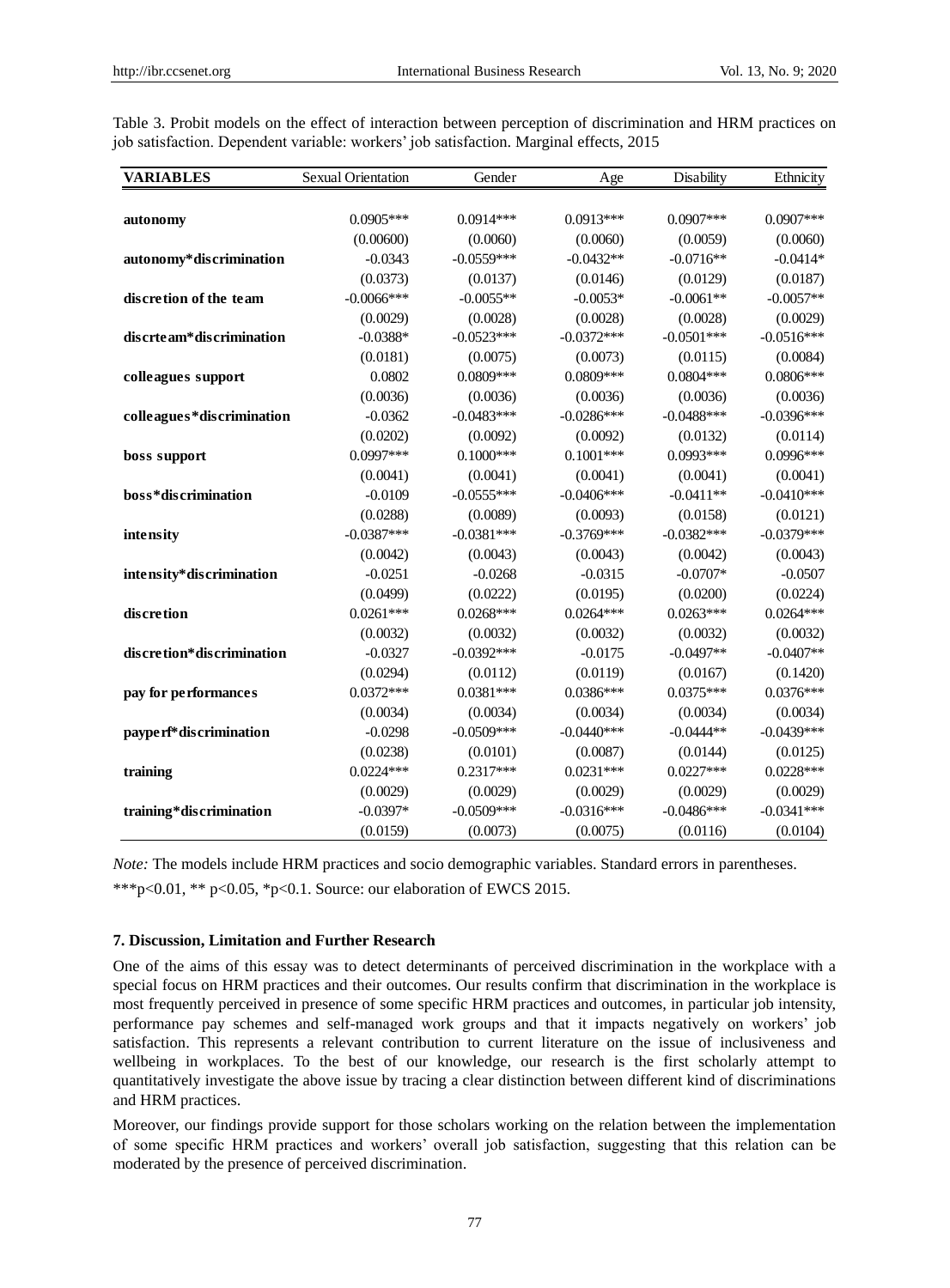We believe that these results contribute to the literature by extending prior findings in four ways. Firstly, our findings provide support for those scholars investigating the effects of HRM practices on employees" job satisfaction. We found that work overload, time pressure, tight deadlines and high-speed work directly contribute to decrease job-related satisfaction, consistently with literature. Moreover, the present study supports the Discretion Paradox in work-groups, which reflects the trade-off between workers" interest in personal discretion and the possible highest level of control and judgment acted by colleagues. More specifically, our findings show that working in self-managed teams increases the probability of perceiving any kind of discrimination and of reporting low levels of job satisfaction, consistently with Barker (1999). Our results also demonstrate that colleagues and supervisors" support is the most effective HRM practice for increasing a feeling of belongingness to the company that impacts, consequently, on job satisfaction, as well as on the very perception of discrimination. Even if there is no consensus on the categorization of boss and co-workers support into the basket of HRM practices, we decided to use this element thanks to its nature: it can be, indeed, the result of a precise inclusive-oriented organizational policy.

Secondly, our research helps to identify which HRM practices can increase the likelihood of perceiving discrimination in the workplace. Our results show that self-managed teams, job- intensity and pay-for-performance schemes can increase the likelihood of perceiving discrimination on the ground of each characteristic. From the other side, the presence of supportive co-workers and supervisors can help in reducing the likelihood of perceiving discrimination, as mentioned above.

Another result of our study concerns the ambiguity of the autonomy effect, a result that is consistent with the literature (Alvesson and Robertson, 2006; Albano et al., 2018). In fact, by taking into account discrimination in general and age-related discrimination, it decreases the probability of perceiving discrimination but, in the presence of other types of discriminations, autonomy changes its sign and loses significance. Another important contribution of our study can be identified in terms of deepening the training programmes' role as perception of discriminations" deterrent. Contrary to the expectation, being subjected to training programmes can, indeed, have a negative effect on the perception of discrimination. This result may be due to the fact that only well-developed job training programmes can have decisive effects on workers" perception of discrimination (Cox and Blake, 1991), while not properly-developed job training may controversially impact on employees" perceptions and feelings. Moreover, being required to stay in close contact with a potentially discriminant trainer (co-worker or supervisor) can further increase the likelihood of feeling discriminated against. Given the positive effect that on the job training can have on employee"s skills acquisition and career advancement and, more in general, on firm"s productivity more attention should be paid to the interaction between perceived discrimination and training in order to limit the negative effect on the very access to on-the-job training.

Thirdly, in showing that perceived discrimination can have a negative effect on job satisfaction, our study demonstrates that perception of sexual orientation discrimination is the one with the lower marginal effect. As highlighted by UNAR (2014) and mentioned in section 2, this result can be explained by the fact that sexual orientation is not readily observable and individuals may not experience direct discrimination in the short term. Several scholars have shown that "coming out" at work, declaring sexual orientation to colleagues and supervisors, can expose LGB employees to discrimination and hostility in the workplace (Hebl, Law, & King, 2010; Ragins & Cornwell, 2001). At the same time, hiding their own sexual orientation in order to avoid stigma, LGB workers expose themselves to isolation, high level of stress, lowered sense of belonging and even actual social rejection (Goffman, 1963; Newheiser & Barreto, 2015). In the light of this, even if perception of sexual orientation discrimination appears to be the one less related to job satisfaction, it must not be forgotten that its "invisibility" doesn't makes it easier to manage.

Finally, with respect to studies that observe the impact of HRM practices on job satisfaction, taking into account workers" perceived discrimination, our findings extend the body of the literature showing that workers discriminated on the ground of different characteristics need diverse HRM practices with a view to their inclusion and, afterwards, with regard to their job satisfaction. In details, our findings indicate that reducing job intensity, developing well-done training programmes and restricting the work in self-managed group can be more efficient than implementing other HRM practices in the case of sexual orientation discrimination. It must be noted, on this regard, that job-training and team discretion, have been found to be the only on HRM practices that decrease job satisfaction if the worker perceives sexual orientation discrimination, showing a higher exposure of lower job satisfaction if the worker feeling to be discriminated for sexual orientation is in close relation in a team with higher discretion or in the interaction with a potentially discriminant trainer or trainees.

For the inclusion of those workers who perceive other kinds of discrimination, our results also highlight the positive impact of increasing individual discretion, except for age-discrimination. This can be explained by the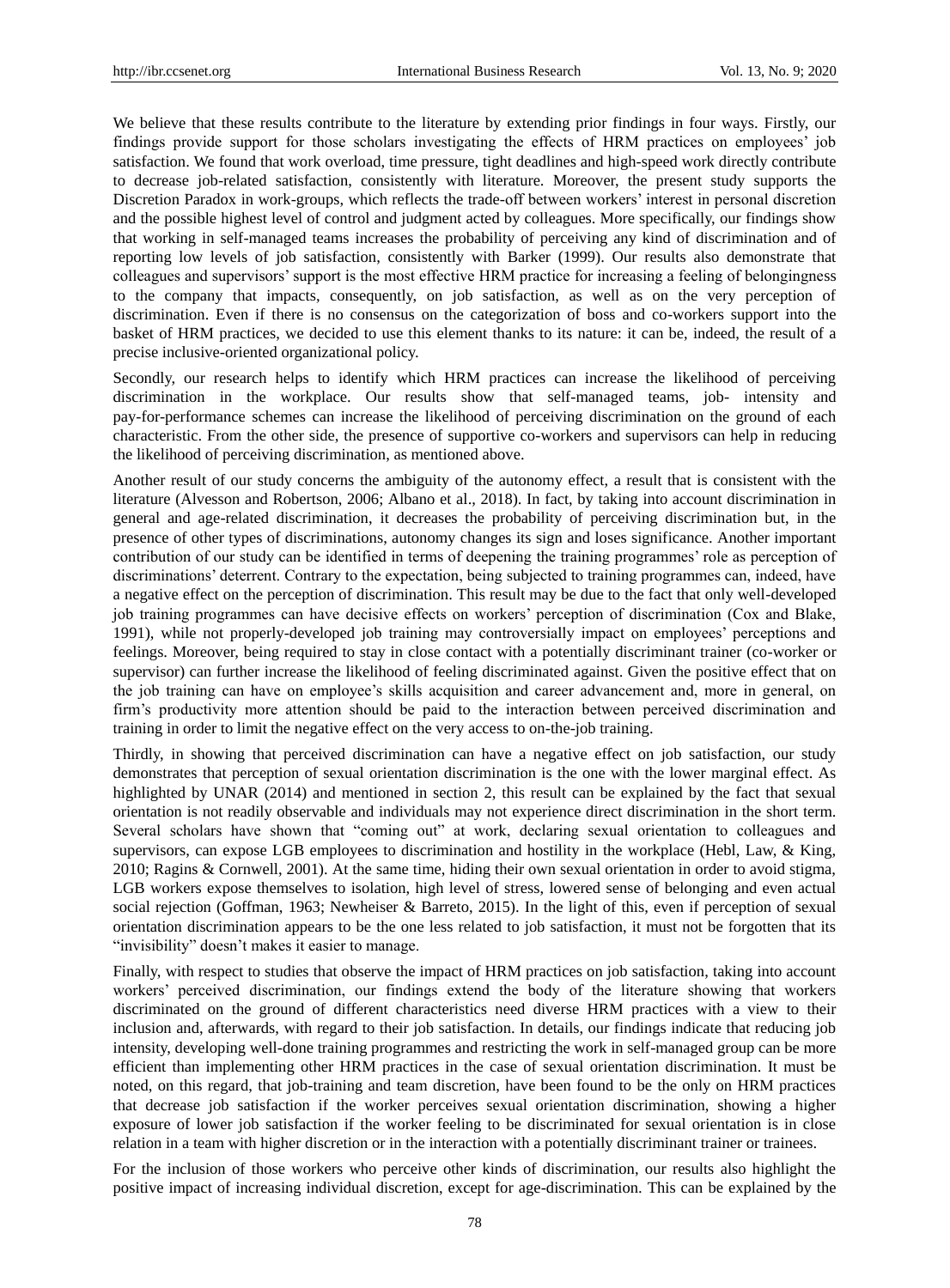fact that older workers have already been equipped with a relatively high level of discretion, due to higher seniority.

There are limitations to this research and its results. In particular, it is strongly based on individual employees' perceptions gathered through a large-scale survey that gave no specific details about discrimination suffered. Using self-reported data implies a limited description of the working reality analysed. Other limitations of the present study are common method bias (CMB) and reverse causality due to the use of cross sectional data collected from a single respondent. Moreover, the European Working Condition Survey (2015) doesn"t contain information about respondents" sexual orientation and their eventual coming out at work. These boundaries severely limit the deepening of the analysis of sexual orientation perception of discrimination in workplace and its consequences on employee attitudes, feelings, behaviours and performances.

Although we have clearly demonstrated the importance of analysing the relationship between HRM practices and job satisfaction, taking into account workers" perception of different kinds of discrimination, there is still much work to be done in gaining a better knowledge of these connections. Future studies which use more detailed methods of data collection are needed, in particular research efforts counting the detectability of indicators to assess discrimination and all its forms, causes and effects in workplace. We also suggest expanding the field of research, performing more complex models which can include national anti-discriminatory law indicators together with workers" perceived discrimination and cluster HRM practices according to their inclusiveness content. This would allow us to analyse more paths of the relation between HRM practices, individual behaviours and organizational outcomes, measuring the extent to which HRM practices, through the moderating effect of perception of discrimination, influence workers" overall job satisfaction.

#### **References**

- Ahmed, A., Andersson, L., & Hammarstedt, M. (2012). *Sexual prejudice and labor market outcomes of gays and lesbians*. Linnaeus University.
- Akkerman, A., Kef, S., & Meininger, H. P. (2018). Job satisfaction of people with intellectual disabilities: The role of basic psychological need fulfillment and workplace participation. *Disability and rehabilitation, 40*(10), 1192-1199. https://doi.org/10.1080/09638288.2017.1294205
- Albano, R., Curzi, Y., Parisi, T., & Tirabeni, L. (2018). *Perceived autonomy and discretion of mobile workers.* Studi organizzativi. https://doi.org/10.3280/SO2018-002002
- Albert, R., Escot, L., & Fernández-Cornejo, J. A. (2011). A field experiment to study sex and age discrimination in the Madrid labour market. *The International Journal of Human Resource Management, 22*(02), 351-375. https://doi.org/10.1080/09585192.2011.540160
- Aldén, L., Hammarstedt, M., & Swahnberg, H. (2020). Sexual Orientation and Job Satisfaction: Survey-Based Evidence from Sweden. *Journal of Labor Research,* 1-33. https://doi.org/10.1007/s12122-019-09297-w
- Allen, D. G., Shore, L. M., & Griffeth, R. W. (2003). The role of perceived organizational support and supportive human resource practices in the turnover process. *Journal of Management, 29,* 99-118. https://doi.org/10.1177/014920630302900107
- Allen, R. E., & Keaveny, T. J. (1985). Factors differentiating grievants and nongrievants. *Human Relations, 38*(6), 519-534. https://doi.org/10.1177/001872678503800602
- Allmang, S., Jou, J., Gadoth, A., Rozhenkova, V., Raub, A., & Heymann, J. (2019). Legislative Protection from Discrimination in Access to Employer-Provided Training. *International Journal of Training and Development, 23*(4), 276-290. https://doi.org/10.1111/ijtd.12162
- Altaf, A., & Awan, M. A. (2011). Moderating affect of workplace spirituality on the relationship of job overload and job satisfaction. *Journal of business ethics, 104*(1), 93-99. https://doi.org/10.1007/s10551-011-0891-0
- Alvesson, M., & Robertson, M. (2006). The best and the brightest: The construction, significance and effects of elite identities in consulting firms. *Organization*, *13*(2), 195-224. https://doi.org/10.1177/1350508406061674
- Anuar, A., Ismail, A., & Abdin, F. (2014). Administrator's role in performance pay system as a determinant of job satisfaction. *Sains Humanika, 2*(2).
- Appelbaum, E., Bailey, T., Berg, P., & Kalleberg, A. (2000). *Manufacturing advantage: Why high performance work systems pay off.* Ithaca, NY: Cornell University Press.
- Armstrong, M., & Baron, A. (2005). *Managing performance: performance management in action*. CIPD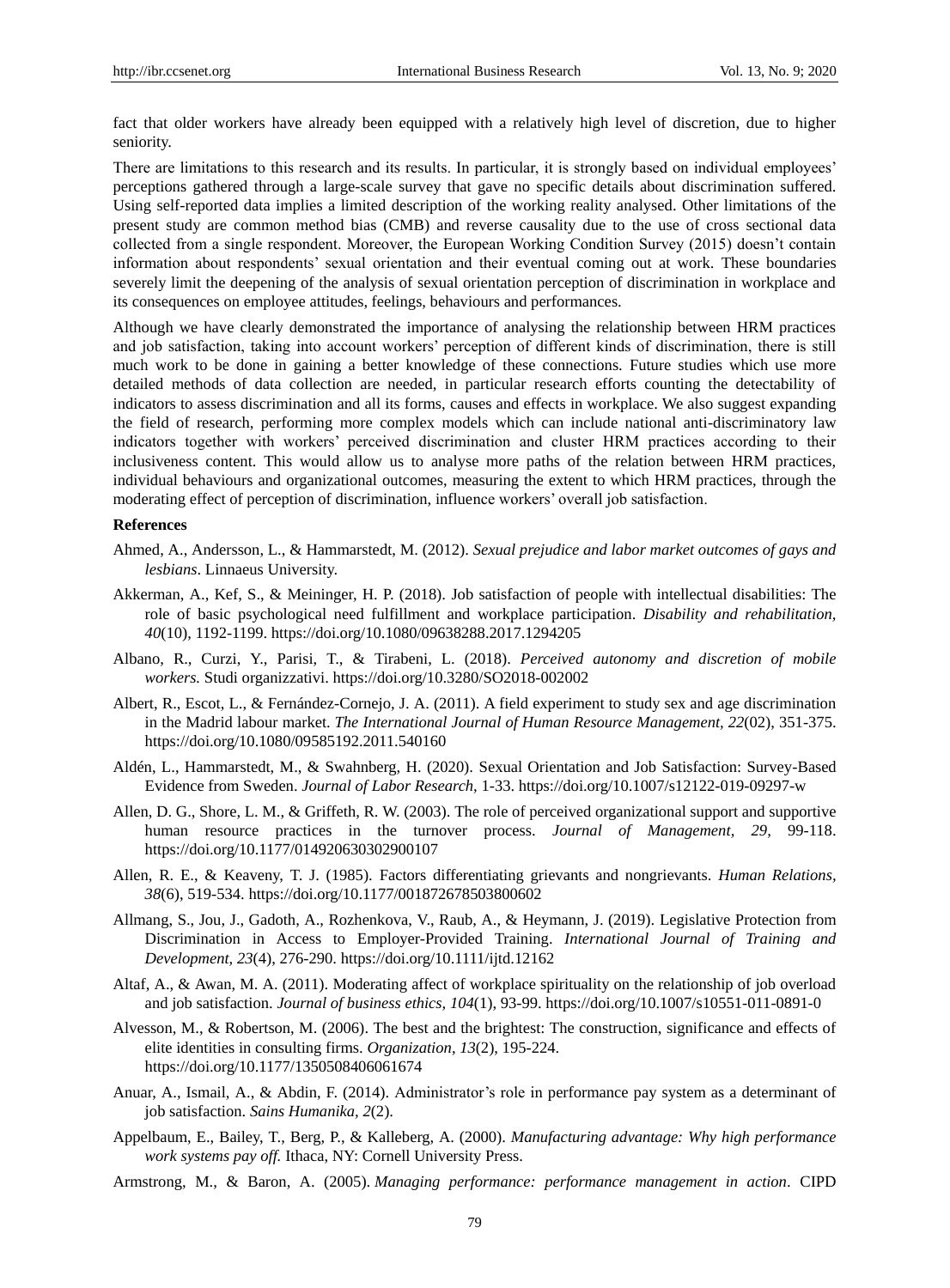publishing.

Armstrong, M. (2006). *A handbook of human resource management practice*. Kogan Page Publisher.

- Badgett, L. M. V. (1996). Employment and sexual orientation: Disclosure and discrimination in the workplace. *Journal of Gay and Lesbian Social Services, 4*(4), 29-52. https://doi.org/10.1300/J041v04n04\_03
- Badgett, L. M. V., & Frank, J. (2007). *[Sexual Orientation Discrimination: An International Perspective.](http://www.routledge.com/books/details/9780415770248/)* New [York: Routledge.](http://www.routledge.com/books/details/9780415770248/) https://doi.org/10.4324/9780203086650
- Badgett, L. M. V., Lau, H., Sears, B., & Ho, D. (2007). *Bias in the Workplace: Consistent Evidence of Sexual Orientation and Gender Identity Discrimination.* The Williams Institute, UCLA School of Law.
- Barker, J. R. (1999). *The discipline of teamwork: Participation and concretive control.* Sage Publications.
- Baron, R. M., & Kenny, D. A. (1986). The moderator–mediator variable distinction in social psychological research: Conceptual, strategic, and statistical considerations. *Journal of personality and social psychology, 51*(6), 1173. https://doi.org/10.1037/0022-3514.51.6.1173
- Bartel, A. P. (1994). Productivity gains from the implementation of employee training programs. *Industrial Relation, 33,* 411-425. https://doi.org/10.1111/j.1468-232X.1994.tb00349.x
- Bartling, B., Fehr, E., & Schmidt, K. M. (2013)*.* Discretion, productivity, and work satisfaction. *Journal of Institutional and Theoretical Economics JITE, 169*(1), 4-22. https://doi.org/10.1628/093245613X660357
- Bender, K. A., Donohue, S. M., & Heywood, J. S. (2005). Job satisfaction and gender segregation. *Oxford economic papers, 57*(3), 479-496. https://doi.org/10.1093/oep/gpi015
- Boehm, S. A. *et al.* (2014). Expanding insights on the diversity climate–performance link: The role of workgroup discrimination and group size. *Human Resource Management, 53*(3), 379-402. https://doi.org/10.1002/hrm.21589
- Buchanan, N. T. *et al.* (2009). Unique and joint effects of sexual and racial harassment on college students' well-being. *Basic and Applied Social Psychology, 31,* 267-285. https://doi.org/10.1080/01973530903058532
- Buijs, F. J., Demant, F., & Hamdy, A. (2006). *Strijders van eigen bodem: Radicale en democratische Moslims in Nederland. [Home grown fighters: Radical and democratic Muslims in the Netherlands].* Amsterdam, Netherlands: Amsterdam University Press. https://doi.org/10.21825/agora.v23i1.9997
- Burke, R. J. (1995*).* Management practices, employees" satisfaction and perceptions of quality service. *Psychological Reports, 77,* 748-50. https://doi.org/10.2466/pr0.1995.77.3.748
- Cardarelli, R. *et al.* (2007). Modifying effects of education and income on Hispanics reporting perceived discrimination. *Hispanic Journal of Behavioral Sciences, 29*(3), 401-407. https://doi.org/10.1177/0739986307303237
- Carpenter, C. S. (2005). Sexual orientation and economic well-being in Canada. *Canadian Journal of Economics,*  Article in Press. Retrieved from http://web. gsm. uci. edu/~ kittc/CarpenterCanadaGLB. pdf
- Channar, Z. A., Abbassi, Z., & Ujan, I. A. (2011). Gender discrimination in workforce and its impact on the employees. *Pakistan Journal of Commerce and Social Sciences (PJCSS), 5*(1), 177-191.
- Chou, R. J. A., & Choi, N. G. (2011). Prevalence and correlates of perceived workplace discrimination among older workers in the United States of America. *Ageing and Society, 31*(6), 1051-1070. https://doi.org/10.1017/S0144686X10001297
- Colella, A., & King, E. (Eds.). (2018). *The Oxford handbook of workplace discrimination*. Oxford University Press.
- Conrade, G., & Woods, R. N. (1994). Training in the U.S. lodging industry: Perception and reality. *Cornell Hotel and Restaurant Administration Quarterly, 35*(5), 16-21. https://doi.org/10.1177/001088049403500511
- Cox, T. H., & Blake, S. (1991). Managing cultural diversity: Implications for organizational competitiveness. *Academy of Management Perspectives, 5*(3), 45-56. https://doi.org/10.5465/ame.1991.4274465
- [Crenshaw, K.](https://en.wikipedia.org/wiki/Kimberl%C3%A9_Williams_Crenshaw) (1989). *[Demarginalizing the intersection of race and sex: a Black feminist critique of](http://heinonline.org/HOL/LandingPage?handle=hein.journals/uchclf1989&div=10)  [antidiscrimination doctrine, feminist theory and antiracist politics](http://heinonline.org/HOL/LandingPage?handle=hein.journals/uchclf1989&div=10)*. [University of Chicago Legal Forum,](https://en.wikipedia.org/wiki/University_of_Chicago_Legal_Forum)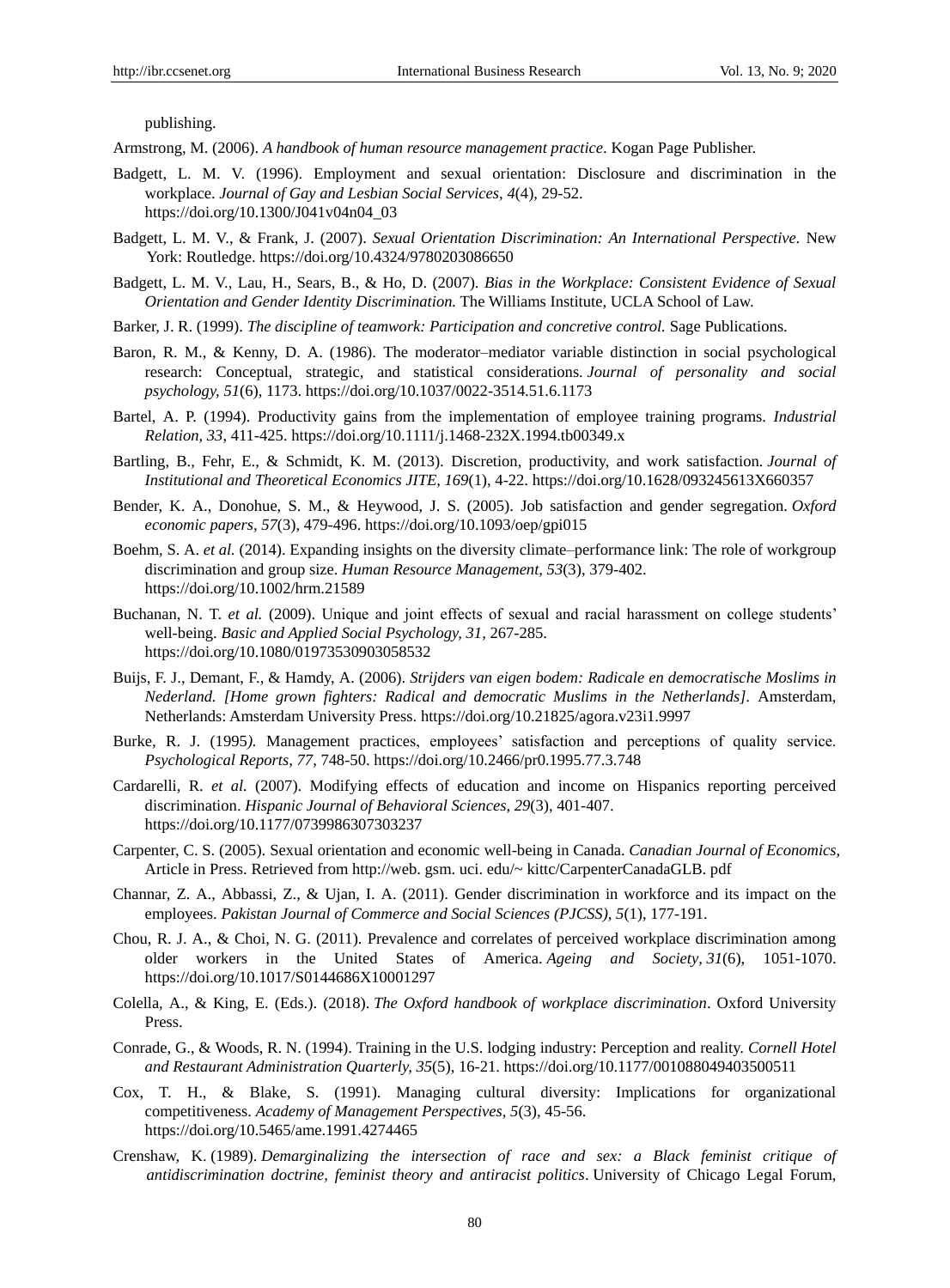139-168.

- Day, N. E., & Greene, P. G. (2008). A case for sexual orientation diversity in small and large organizations. *Human Resource Management, 47*(3), 637-654. https://doi.org/10.1002/hrm.20235
- Doubbelaere, A., & Goeppinger, K. (1991). Demographic Challenges. *Employee Benefits Journal,* 7-13.
- Driscoll, J. M., Kelley, F. A., & Fassinger, R. E. (1996). Lesbian identity and disclosure in the workplace: Relation to occupational stress and satisfaction. *Journal of Vocational Behavior, 48*(2), 229-242. https://doi.org/10.1006/jvbe.1996.0020
- Drydakis, N. (2012). Men's sexual orientation and job satisfaction. *International Journal of Manpower.* https://doi.org/10.1108/01437721211280371
- [Drydakis, N. \(2015\). Effect of sexual orientation on job satisfaction: Evidence from Greece.](http://dx.doi.org/10.1111/irel.12080) *Industrial Relations: [A Journal of Economy and Society,](http://dx.doi.org/10.1111/irel.12080) 54*(1), 162-187. https://doi.org/10.1111/irel.12080
- Ducharme, L. J., & Martin, J. K. (2000). Unrewarding work, coworker support, and job satisfaction: A test of the buffering hypothesis. *Work and occupations, 27*(2), 223-243. https://doi.org/10.1177/0730888400027002005
- Duraisamy, M., & Duraisamy, P. (2016). Gender wage gap across the wage distribution in different segments of the Indian labour market, 1983–2012: exploring the glass ceiling or sticky floor phenomenon. *Applied Economics, 48*(43), 4098-4111. https://doi.org/10.1080/00036846.2016.1150955
- Durham, C. C., Knight, D., & Locke, E. A. (1997). Effects of leader role, team-set goal difficulty, efficacy, and tactics on team effectiveness. *Organizational Behavior and Human Decision Processes*, *72*(2), 203-231. https://doi.org/10.1006/obhd.1997.2739
- Easterlin, R. A. (2001). Income and happiness: towards a unified theory. *Economic Journal, 111*(473), 465-84. https://doi.org/10.1111/1468-0297.00646
- Ellis, A. L., & Riggle, E. D. (1996). The Relation of Job Satisfaction and Degree of Openness About Ones" Sexual Orientation for Lesbians and Gay Men. *Journal of homosexuality, 30*(2), 75-85. https://doi.org/10.1300/J082v30n02\_04
- Engel, G. V. (1970). Professional autonomy and bureaucratic organization. *Administrative Science Quarterly 15*(1), 12-21. https://doi.org/10.2307/2391182
- Ensher, E. A., Grant-Vallone, E. J., & Donaldson, S. I. (2001). Effects of perceived discrimination on job satisfaction, organizational commitment, organizational citizenship behavior, and grievances. *Human resource development quarterly, 12*(1), 53-72. https://doi.org/10.1002/1532-1096(200101/02)12:1<53::AID-HRDQ5>3.0.CO;2-G
- Entzinger, H., & Dourleijn, E. (2008). *De lat steeds hoger: De leefwereld van jongeren in een multi-etnische stad*. Assen, Netherlands: Van Gorcum.
- Eurofound. (2016). *Sixth European Working Conditions Survey: Overview report.*
- European Industrial Relations Observatory. (2000). *Industrial relations and the ageing workforce: the case of Finland*. EIROnline.
- European Union Agency for Fundamental Rights. (2009). *Homophobia and Discrimination on Grounds of Sexual Orientation and Gender Identity in the European Union Member States: Part II-The Social Situation.* European Union: Vienna.
- Federal Glass Ceiling Commission. (1995). *Good for business: Making full use of the nation's human capital*. Washington, DC: Author.
- French, J. R. P., Jr., Rodgers, W., & Cobb, S. (1974). *Adjustment as person-environment fit.* In Coelho, G. V., Hamburg, D. A., & Adams, J. E. (Eds.), CopingandAdaptation, Basic Books, New York.
- Furunes, T., & Mykletun, R. J. (2010). Age discrimination in the workplace: Validation of the Nordic Age Discrimination Scale (NADS). *Scandinavian Journal of Psychology, 51*(1), 23-30. https://doi.org/10.1111/j.1467-9450.2009.00738.x
- Georgellis, Y., Lange, T., Petrescu, A. I., & Simmons, R. (2008). *Human resource management practices and workers' job satisfaction*. International Journal of Manpower.
- Gibson, F. K., & Teasley, C. E. (1973). The Humanistic Model of Organizational Motivation: A Review of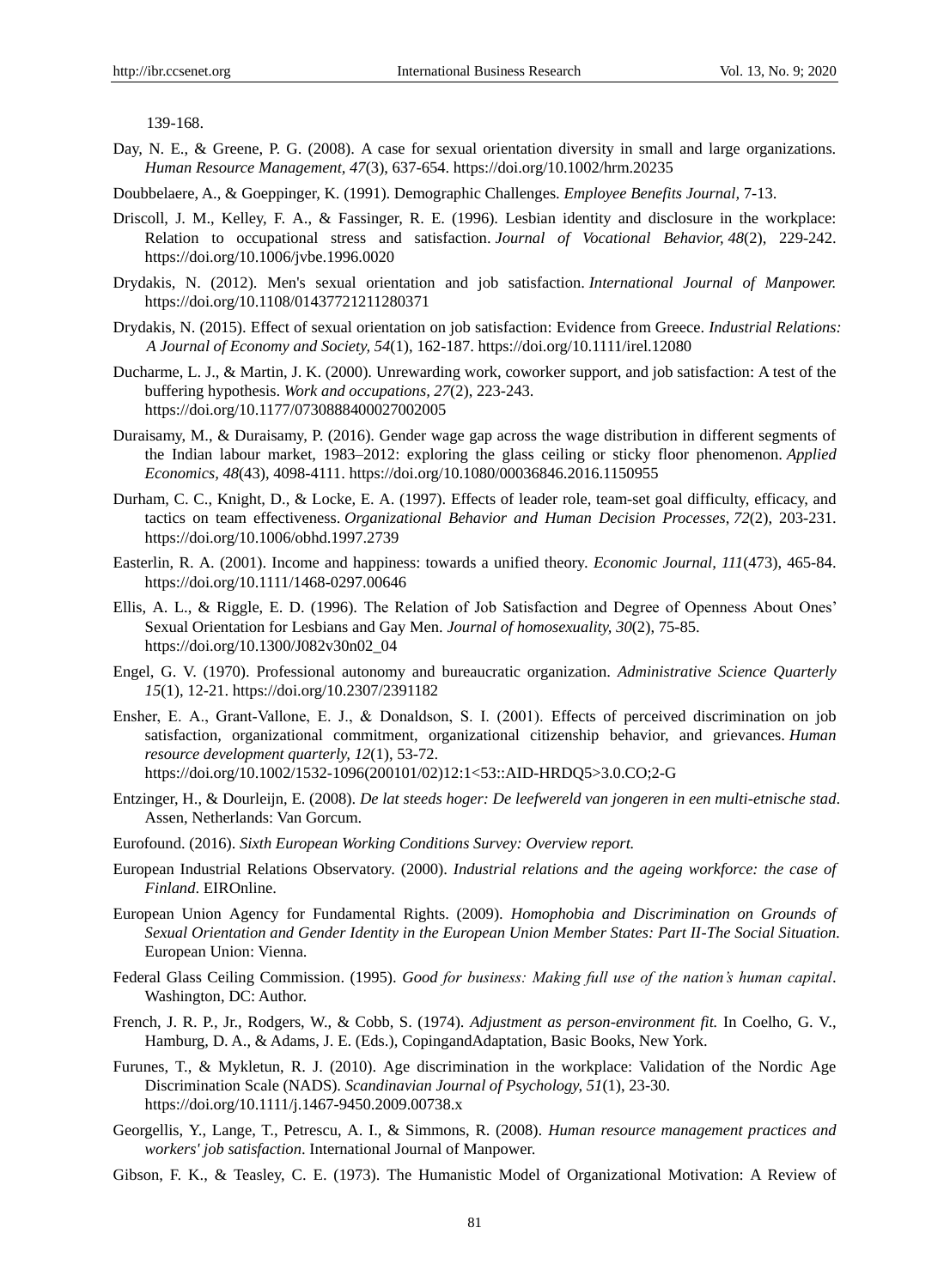Research Support. *Public Administration Review, 33,* 89-96. https://doi.org/10.2307/974790

- Goffman, E. (1963). *Stigma: Notes on the management of a spoiled identity*. Englewood Cliffs, NJ: Prentice-Hall.
- Green, C. P., Heywood, J. S., Kler, P., & Leeves, G. (2018). Paradox lost: The disappearing female job satisfaction premium. *British Journal of Industrial Relations, 56*(3), 484-502. https://doi.org/10.1111/bjir.12291
- Green, C., & Heywood, J. S. (2008). Does performance pay increase job satisfaction? *Economica, 75*(300), 710-728. https://doi.org/10.1111/j.1468-0335.2007.00649.x
- Griffin, M. A., Patterson, M. G., & West, M. A. (2001). Job satisfaction and teamwork: The role of supervisor support. *Journal of Organizational Behavior, 22,* 537-550. https://doi.org/10.1002/job.101
- Hammarstedt, M., Aldén, L., & Swahnberg, H. (2018). *(I Can't Get No) Job Satisfaction? Differences by Sexual Orientation in Sweden*. Research Institute of Industrial Economics, IFN Working Paper No. 1241.
- Hanaysha, J., & Tahir, P. R. (2016). Examining the effects of employee empowerment, teamwork, and employee training on job satisfaction. *Procedia-Social and Behavioral Sciences, 219,* 272-282. https://doi.org/10.1016/j.sbspro.2016.05.016
- Hebl, M. R., Law, C. L., & King, E. (2010). *Heterosexism. The handbook of prejudice, stereotyping, and discrimination.* Thousand Oaks, CA: Sage.
- Heskett, J. L., Jones, T. O., Loveman, G. W., Sasser, W. E., & Schlesinger, L. A. (1994). Putting the service-profit chain to work. *Harvard Business Review 71*(2), 164-74.
- Hogg, M. A., & Terry, D. J. (2000). Social identity and self-categorization processes in organizational contexts. *Academy of Management Review, 25,* 121-140. https://doi.org/10.5465/amr.2000.2791606
- Hollenbeck, J. R., Noe, R. A., & Gerhart, B. A. (2018). *Human resource management: Gaining a competitive advantage*. McGraw-Hill Education.
- Hopkins, A. H. (1980). Perceptions of employment discrimination in the public sector. *Public Administration Review,* 131-137. https://doi.org/10.2307/975623
- Huebner, D. M., & Davis, M. C. (2005). Gay and bisexual men who disclose their sexual orientations in the workplace have higher workday levels of salivary cortisol and negative affect. *Annals of Behavioral Medicine, 30*(3), 260-267. https://doi.org/10.1207/s15324796abm3003\_10
- Ileana Petrescu, A., & Simmons, R. (2008). Human resource management practices and workers' job satisfaction. *International journal of manpower, 29*(7), 651-667. https://doi.org/10.1108/01437720810908947
- Innocenti, L., Pilati, M., & Peluso, A. M. (2011). Trust as moderator in the relationship between HRM practices and employee attitudes. *Human Resource Management Journal, 21*(3), 303-317. https://doi.org/10.1111/j.1748-8583.2010.00151.x
- Jackson, S. E., & Schuler, R. S. (1995). Understanding human resource management in the context of organizations and their environments. *Annual review of psychology, 46*(1), 237-264. https://doi.org/10.1146/annurev.ps.46.020195.001321
- Jayaratne, S. (1993). *The antecedents, consequences, and correlates of job satisfaction*. In R. T. Golembiewski (Ed.), Handbook of organizational behavior. New York: Marcel Dekker.
- Karasek, R. (1985). *Job content questionnaire*. Los Angeles: Department of Industrial Systems Engineering, University of Southern California.
- Kim, H., Lee, J. K., & Sung, S. (2013). The effects of family-friendly practices and gender discrimination on job attitudes: The moderating role of supervisor support. *The International Journal of Human Resource Management, 24*(20), 3921-3938. https://doi.org/10.1080/09585192.2013.789442
- King, E. B., Dawson, J. F., Kravitz, D. A., & Gulick, L. M. (2012). A multilevel study of the relationships between diversity training, ethnic discrimination and satisfaction in organizations. *Journal of Organizational Behavior, 33*(1), 5-20. https://doi.org/10.1002/job.728
- Kocman, A., & Weber, G. (2018). Job satisfaction, quality of work life and work motivation in employees with intellectual disability: A systematic review. *Journal of Applied Research in Intellectual Disabilities, 31*(1), 1-22. https://doi.org/10.1111/jar.12319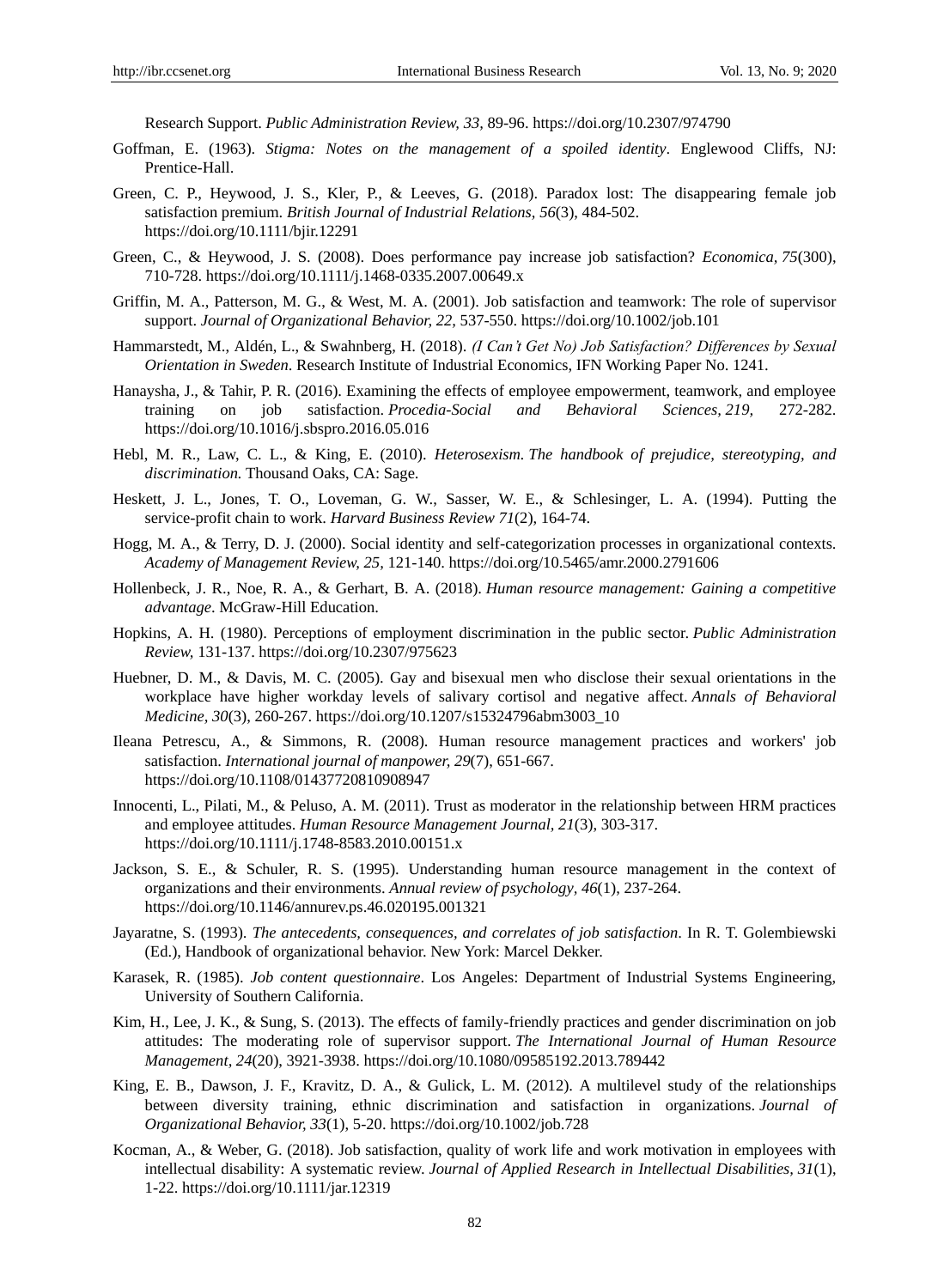- Kopelman, R. E., Brief, A. P., & Guzzo, R. A. (1990). The role of climate and culture in productivity. *Organizational climate and culture, 282,* 318.
- Koustelios, A. D., & Bagiatis, K. (1997). The employee satisfaction inventory (ESI): Development of a scale to measure satisfaction of Greek employees. *Educational and Psychological Measurement, 57*(3), 469-476. https://doi.org/10.1177/0013164497057003008
- Lait, J., & Wallace, J. E. (2002). A study of organizational-professional conflict and unmet expectations. *Stress Work, 57*(3), 463-487. https://doi.org/10.7202/006886ar
- Landy, F. J. (1985). *Psychology of work behavior.* Homewood, IL: Dorsey Press.
- Lewin, K., Lippitt, R., & White, R. K. (1939). Patterns of aggressive behavior in experimentally created "social climates". *The Journal of social psychology, 10*(2), 269-299. https://doi.org/10.1080/00224545.1939.9713366
- Locke, E. A. (1976). The nature and causes of job satisfaction. In M. D. Dunnette (Ed.), *Handbook of industrial and organizational psychology* (pp. 1297-1349). Chicago: Rand McNally.
- Lorenzetti, A., & Viggiani, G. (2016). *Hard Work, LGBT persons in the workplace in Italy.* ETS.
- Maggi, B. (2016). *De l'agir organisationnel. Un point du vue sur le travail, le bien-etre, l'apprentissage,*  Octares, Toulouse (TAO Digital Library, Bologna, 2016, 2<sup>ª</sup> ed.).
- Miller, G. V. F., & Travers, C. J. (2005). Ethnicity and the experience of work: Job stress and satisfaction of minority ethnic teachers in the UK. *International Review of Psychiatry, 17*(5), 317-327. https://doi.org/10.1080/09540260500238470
- Moore, S., Wright, T., & Conley, H. (2012). *Addressing discrimination in the workplace on multiple grounds: The experience of trade union equality reps.* E-prints. Uwe. https://doi.org/10.1093/indlaw/dwr025
- Nadler, J. T., Voyles, E. C., Cocke, H., & Lowery, M. R. (2016). Gender disparity in pay, work schedule autonomy and job satisfaction at higher education levels. *North American Journal of Psychology, 18*(3), 623.
- Newheiser, A. K., & Barreto, M. (2014). Hidden costs of hiding stigma: Ironic interpersonal consequences of concealing a stigmatized identity in social interactions. *Journal of Experimental Social Psychology, 52,*  58-70. https://doi.org/10.1016/j.jesp.2014.01.002
- Offermann, L. R., & Basford, T. E. (2013). Inclusive Human Resource Management: Best Practices and the Changing Role of Human Resources, Ch.8. In Barbara R. Deane, & Bernardo, M. F. (Eds.), *Diversity at Work: The Practice of Inclusion. Jossey-Bass,* pp. 229-259. https://doi.org/10.1002/9781118764282.ch8
- Oliviero, S., Maria Sicca, L., & Valerio, P. (2015). *Trans-formare le pratiche nelle organizzazioni di lavoro e di pensiero.* Editoriale Scientifica. Napoli.
- Ostroff, C., & Bowen, D. E. (2000). *Moving HR to a higher level: HR practices and organizational effectiveness.*
- Ozeren, E. (2014). Sexual orientation discrimination in the workplace: A systematic review of literature. *Procedia-Social and Behavioral Sciences, 109*(8), 1203-1215. https://doi.org/10.1016/j.sbspro.2013.12.613
- Pagan, R. (2011). Ageing and disability: Job satisfaction differentials across Europe. *Social science and medicine, 72*(2), 206-215. https://doi.org/10.1016/j.socscimed.2010.11.007
- Pagan, R. (2013). Job satisfaction and domains of job satisfaction for older workers with disabilities in Europe. *Journal of Happiness Studies, 14*(3), 861-891. https://doi.org/10.1007/s10902-012-9359-x
- Patacchini, E., Ragusa, G., & Zenou, Y. (2015). Unexplored dimensions of discrimination in Europe: Homosexuality and physical appearance. *Journal of Population Economics, 28*(4), 1045-1073. https://doi.org/10.1007/s00148-014-0533-9
- Perry, E. L., Hendricks, W., & Broadbent, E. (2000). An exploration of access and treatment discrimination and job satisfaction among college graduates with and without physical disabilities. *Human Relations, 53*(7), 923-955. https://doi.org/10.1177/0018726700537002
- Pilati, M., & Innocenti, L. (2008). *Pratiche di gestione delle risorse umane, performance individuali e comportamenti organizzativi.* In IX Workshop dei Docenti e dei Ricercatori di Organizzazione Aziendale, Venezia.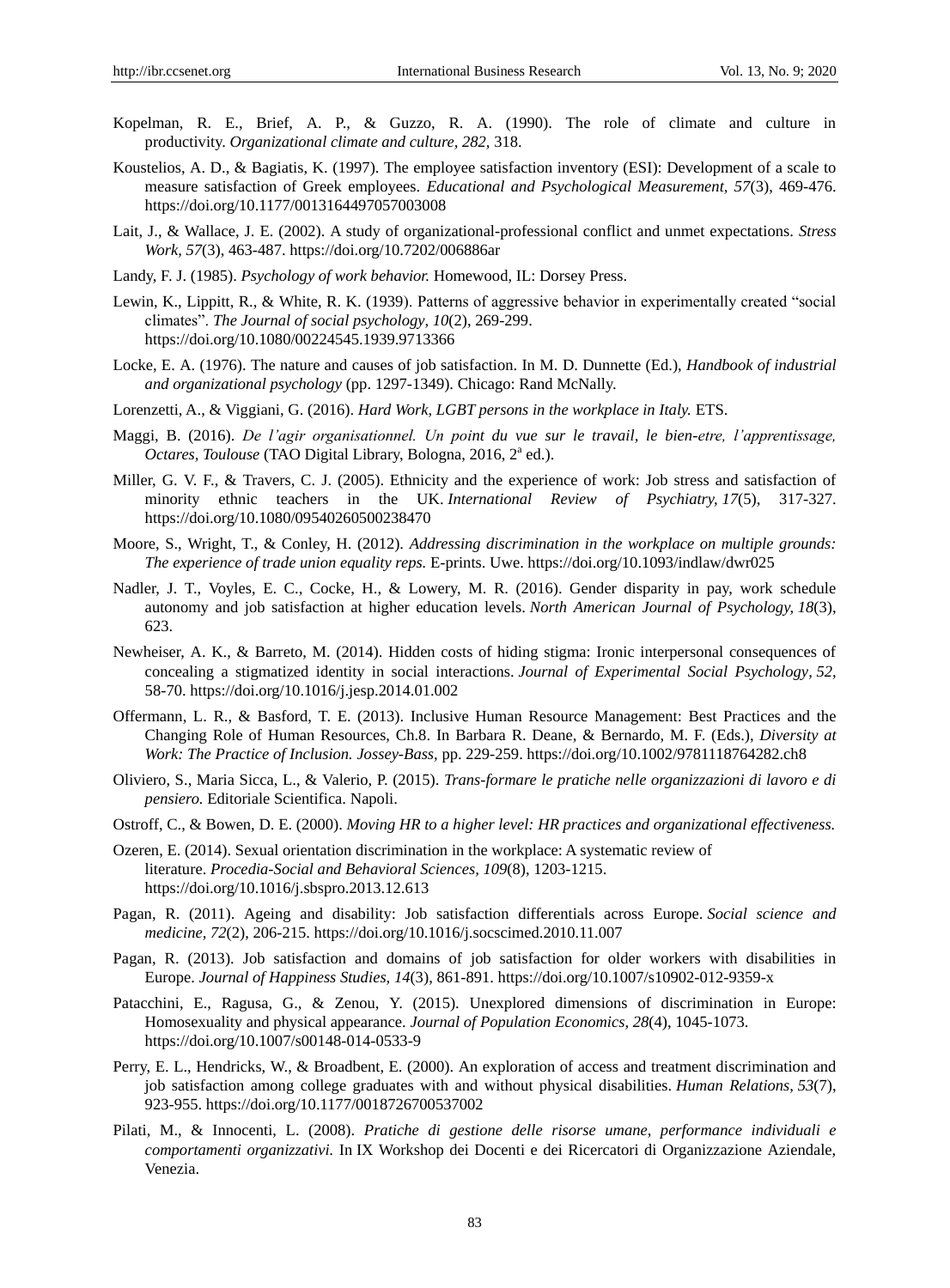- Purdie-Vaughns, V., & Eibach, R. P. (2008). Intersectional invisibility. *Sex Roles, 59,* 377-391. https://doi.org/10.1007/s11199-008-9424-4
- Ragins, B. R., & Cornwell, J. M. (2001). Pink triangles: antecedents and consequences of perceived workplace discrimination against gay and lesbian employees. *Journal of applied psychology, 86*(6), 1244. https://doi.org/10.1037/0021-9010.86.6.1244
- Reicher, A., & Schneider, B. (1990). *Climate and Culture: a evolution of constructs.*
- Robertson, M., Scarbrough, H., & Swan, J. (2003). Knowledge creation in professional service firms: Institutional effects. *Organization Studies, 24*(6), 831-857. https://doi.org/10.1177/0170840603024006002
- Russo, T., & Valerio, P. (2019). Transgenderismo e identità di genere: dai manuali nosografici ai contesti. Un focus sulle università italiane. *Rivista Sperimentale Di Freniatria, II,* 79-112. https://doi.org/10.3280/RSF2019-002005
- Sanchez, J. I., & Brock, P. (1996). Outcomes of Perceived Discrimination among Hispanic Employees: Is Diversity Management a Luxury or a Necessity? *Academy of Management Journal, 39,* 704-719. https://doi.org/10.2307/256660
- Saxena, A. (2014). Workforce diversity: A key to improve productivity. *Procedia Economics and Finance, 11,*  76-85. https://doi.org/10.1016/S2212-5671(14)00178-6
- Schaufeli, W. B., & Toon, W. T. (2014). *A critical review of the job demands-resources model: Implications for improving work and health. Bridging occupational, organizational and public health.* Springer, Dordrecht, 2014. 43-68. https://doi.org/10.1007/978-94-007-5640-3\_4
- Schmidt, S. W. (2007). The relationship between satisfaction with workplace training and overall job satisfaction. *Human Resource Development Quarterly, 18*(4), 481-498. https://doi.org/10.1002/hrdq.1216
- Schmitt, M. T., Branscombe, N. R., Kobrynowicz, D., & Owen, S. (2002). Perceiving discrimination against one"s gender group has different implications for well-being in women and men. *Personality and Social Psychology Bulletin, 28*(2), 197-210. https://doi.org/10.1177/0146167202282006
- Schope, R. D. (2002). The decision to tell: Factors influencing the disclosure of sexual orientation by gay men. *Journal of Gay and Lesbian Social Services, 14*(1), 1-22. https://doi.org/10.1300/J041v14n01\_01
- Schwepker Jr., C. H. (2001). Ethical climate's relationship to job satisfaction, organizational commitment and turnover intention in the sales force. *Journal of Business Research, 54*(1), 39-52. https://doi.org/10.1016/S0148-2963(00)00125-9
- Sears, B., & Mallory, C. (2011). *[Documented Evidence of Employment Discrimination and Its Impact on LGBT](http://williamsinstitute.law.ucla.edu/wp-content/uploads/Sears-Mallory-Discrimination-July-20111.pdf)  People.* [Los Angeles, CA: The Williams Institute.](http://williamsinstitute.law.ucla.edu/wp-content/uploads/Sears-Mallory-Discrimination-July-20111.pdf)
- Shapiro, J. P., Burkey, W. M., Dorman, R. L., & Welker, C. J. (1996). Job satisfaction and burnout in child abuse professionals: Measure development, factor analysis, and job characteristics. *Journal of Child Sexual Abuse, 5,* 21-38. https://doi.org/10.1300/J070v05n03\_02
- Silla, I., & Gamero, N. (2014). Shared time pressure at work and its health-related outcomes: Job satisfaction as a mediator. *European Journal of Work and Organizational Psychology, 23*(3), 405-418. https://doi.org/10.1080/1359432X.2012.752898
- Snape, E., & Redman, T. (2010). HRM practices, organizational citizenship behaviour, and performance: A multi-level analysis. *Journal of Management Studies, 47,* 1219-1247. https://doi.org/10.1111/j.1467-6486.2009.00911.x
- Stewart, G. L., & Barrick, M. R. (2000). Team structure and performance: Assessing the mediating role of intrateam process and the moderating role of task type. *Academy of management Journal, 43*(2), 135-148. https://doi.org/10.5465/1556372
- Stone, D. L., & Colella, A. (1996). A model of factors affecting the treatment of disabled individuals in organizations. *Academy of management review, 21*(2), 352-401. https://doi.org/10.5465/amr.1996.9605060216
- Storey, K., & Garff, J. T. (1997). The cumulative effect of natural support strategies and social skills instruction on the integration of a worker in supported employment. *Journal of Vocational Rehabilitation, 9*(2), 143-152. https://doi.org/10.3233/JVR-1997-9207
- Tajfel, H., Turner, J. C., Austin, W. G., & Worchel, S. (1979). An integrative theory of intergroup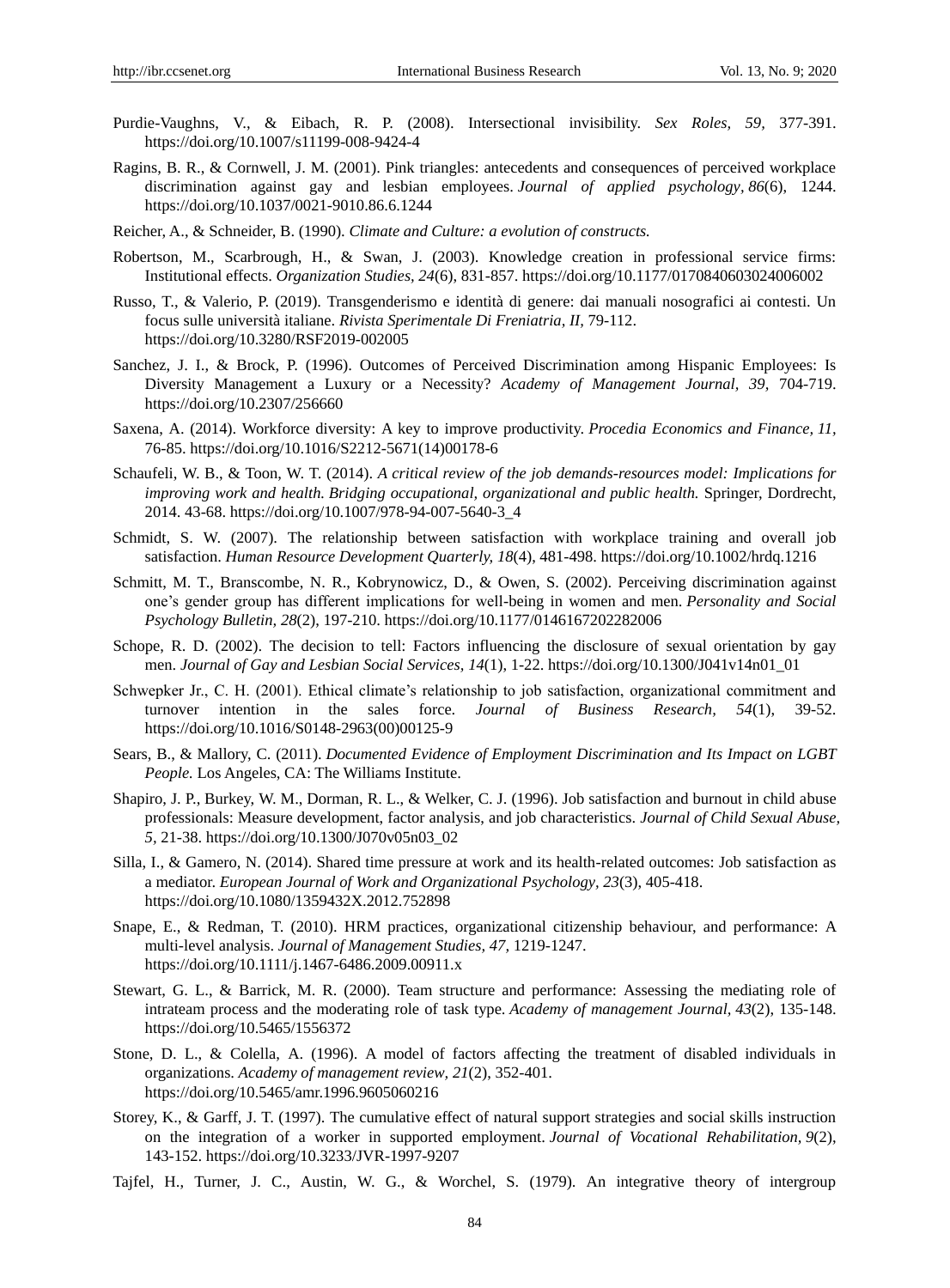conflict. *Organizational identity: A reader,* 56-65.

- Taylor, P., Mcloughlin, C., Meyer, D., & Brooke, E. (2013). Everyday discrimination in the workplace, job satisfaction and psychological wellbeing: Age differences and moderating variables. *Ageing and Society, 33*(7), 1105-1138. https://doi.org/10.1017/S0144686X12000438
- Uppal, S. (2005). Disability, workplace characteristics and job satisfaction. *International Journal of Manpower, 26*(4), 336-349. https://doi.org/10.1108/01437720510609537
- Verkuyten, M. (2016). The integration paradox: Empiric evidence from the Netherlands. *American Behavioral Scientist, 60*(5-6), 583-596. https://doi.org/10.1177/0002764216632838
- Wallace, J. E. (1995). Organizational and professional commitment in professional and nonprofessional organizations. *Administrative Science Quarterly,* 228-255. https://doi.org/10.2307/2393637
- Zacharatos, A., Barling, J., & Iverson, R. D. (2005). High-performance work systems and occupational safety. *Journal of applied psychology, 90*(1), 77. https://doi.org/10.1037/0021-9010.90.1.77
- Zeytinoglu, I. *et al.* (2007). Associations between work intensification, stress and job satisfaction: The case of nurses in Ontario. *Relations Industrielles/Industrial Relations, 62*(2), 201-225. https://doi.org/10.7202/016086ar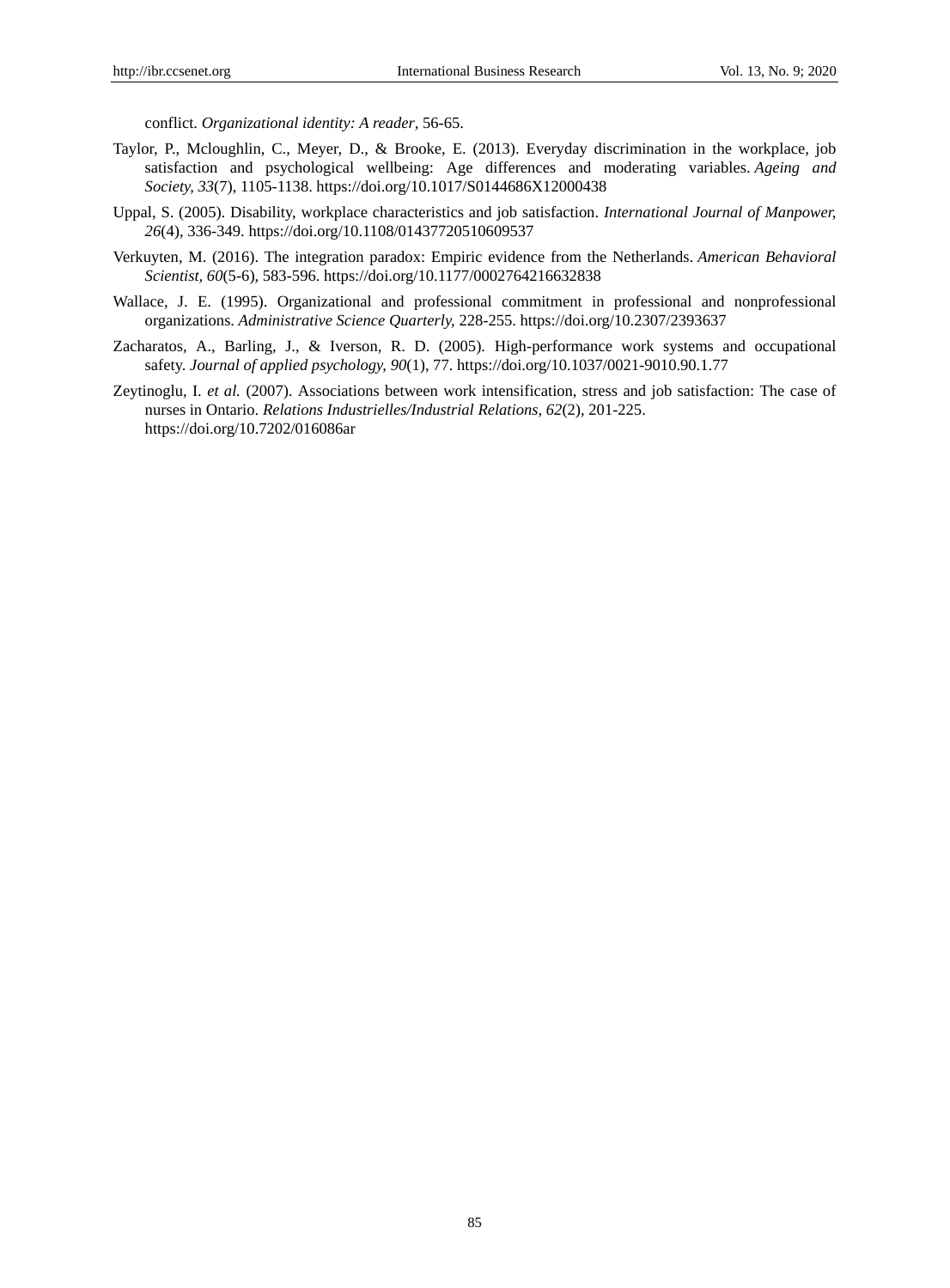# **Appendix**

Table 1. List of variables (and their meaning) used in this study"s models

|                   | Variables                         | Type and Meaning                                                              |  |  |  |  |  |
|-------------------|-----------------------------------|-------------------------------------------------------------------------------|--|--|--|--|--|
|                   | Autonomy                          | Dichotomous Variable $=$ 1 if respondent is endowed with autonomy             |  |  |  |  |  |
|                   | Team endowed with discretion      | Dichotomous Variable = 1if respondent work in a team endowed with             |  |  |  |  |  |
|                   |                                   | discretion                                                                    |  |  |  |  |  |
| HRM PRACTICES     | Colleagues support                | Dichotomous Variable $=$ 1 if respondent is supported by colleagues           |  |  |  |  |  |
|                   | Boss support                      | Dichotomous Variable $=$ 1 if respondent is supported by superiors            |  |  |  |  |  |
|                   | Intensity                         | Dichotomous Variable = $1$ if respondent works with intensity                 |  |  |  |  |  |
|                   | Discretion                        | Dichotomous Variable $=$ 1 if respondent is endowed with discretion           |  |  |  |  |  |
|                   | Performance Pay                   | Dichotomous Variable = 1if respondent is receive performance-related pay      |  |  |  |  |  |
|                   | Training                          | Dichotomous Variable = 1if respondent is trained at work                      |  |  |  |  |  |
|                   | Trust the management              | Dichotomous Variable = $1$ if respondent trusts in management                 |  |  |  |  |  |
|                   | Female                            | Dichotomous Variable $=$ 1 if respondent is female                            |  |  |  |  |  |
|                   | Employee                          | Dichotomous Variable = 1if respondent is employed and not self-employed       |  |  |  |  |  |
|                   | High education                    | Dichotomous Variable = $1$ if respondent is a graduate                        |  |  |  |  |  |
|                   | Private sector                    | Dichotomous Variable = $1$ if respondent works in private sector              |  |  |  |  |  |
|                   | Rule of law countries             | Dichotomous Variable $=$ 1if respondent works in one of the five countries in |  |  |  |  |  |
|                   |                                   | which the rule of law is better experienced (WJP Rule of Law Index 2015)      |  |  |  |  |  |
| CONTROL VARIABLES | Open-ended contract               | Dichotomous Variable = 1if respondent have a permanent contract               |  |  |  |  |  |
|                   | Part-time                         | Dichotomous Variable = 1if respondent works part-time                         |  |  |  |  |  |
|                   | Urban                             | Dichotomous Variable = 1if respondent works in a city or in a semi-urban      |  |  |  |  |  |
|                   |                                   | region, and not in a rural region.                                            |  |  |  |  |  |
|                   | Age                               | Continuous Variable                                                           |  |  |  |  |  |
|                   | AgeSQ                             | Continuous Variable= Age*Age                                                  |  |  |  |  |  |
|                   | Discrimination                    | Dichotomous Variable $=$ 1if respondent perceived to be discriminated against |  |  |  |  |  |
|                   | Sexual orientation discrimination | Dichotomous Variable = 1if respondent perceived to be discriminated against   |  |  |  |  |  |
|                   |                                   | on the ground of sexual orientation                                           |  |  |  |  |  |
| <b>INATION</b>    | Age discrimination                | Dichotomous Variable = 1if respondent perceived to be discriminated against   |  |  |  |  |  |
|                   |                                   | on the ground of age                                                          |  |  |  |  |  |
|                   | Disability discrimination         | Dichotomous Variable = 1if respondent perceived to be discriminated against   |  |  |  |  |  |
| PERCEIVED DISCRIM |                                   | on the ground of disability                                                   |  |  |  |  |  |
|                   | Gender discrimination             | Dichotomous Variable = 1if respondent perceived to be discriminated against   |  |  |  |  |  |
|                   |                                   | on the ground of gender                                                       |  |  |  |  |  |
|                   | Ethnicity discrimination          | Dichotomous Variable $=$ 1if respondent perceived to be discriminated against |  |  |  |  |  |
|                   |                                   | on the ground of ethnicity                                                    |  |  |  |  |  |
|                   | Intersectionality with Sex. Or.   | Dichotomous Variable $=$ 1if respondent perceived to be discriminated against |  |  |  |  |  |
|                   | discrimination                    | on the ground of sexual orientation and at last another characteristic.       |  |  |  |  |  |
| ⊢                 | <b>Job Satisfaction</b>           | Dichotomous Variable = 1 if respondent is satisfied with their job            |  |  |  |  |  |

Source: our elaboration of EWCS 2015 sample.